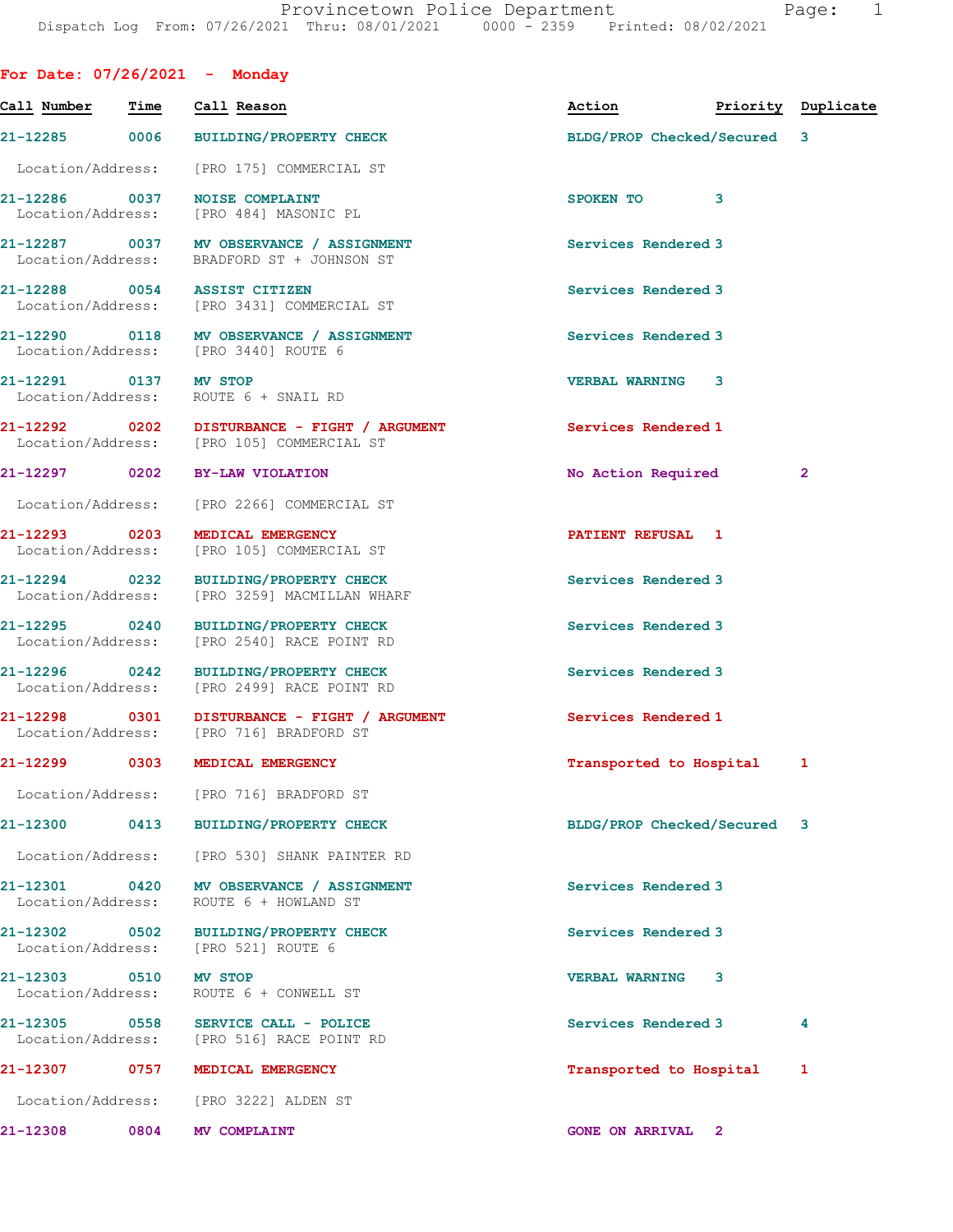|                             | Provincetown Police Department<br>Dispatch Log From: 07/26/2021 Thru: 08/01/2021 0000 - 2359 Printed: 08/02/2021 |                             | Page: 2 |  |
|-----------------------------|------------------------------------------------------------------------------------------------------------------|-----------------------------|---------|--|
|                             | Location/Address: [PRO 2521] ROUTE 6                                                                             |                             |         |  |
|                             | 21-12310 0856 HARASSMENT / THREATS<br>Location/Address: [PRO 542] SHANK PAINTER RD                               | Services Rendered 2         |         |  |
|                             | 21-12309 0858 BUILDING/PROPERTY CHECK<br>Location/Address: [PRO 2206] PILGRIMS LANDING                           | Services Rendered 3         |         |  |
|                             | 21-12311 0937 PARK, WALK & TALK<br>Location/Address: [PRO 99] COMMERCIAL ST                                      | Services Rendered 3         |         |  |
|                             | 21-12312 0938 MV OBSERVANCE / ASSIGNMENT<br>Location/Address: SHANK PAINTER RD + JEROME SMITH RD                 | Services Rendered 3         |         |  |
| 21-12313 0952 MV COLLISION  | Location/Address: SNAIL RD + COMMERCIAL ST<br>Refer To Accident: 21-45-AC                                        | Services Rendered 1         |         |  |
| 21-12314 0956 MV STOP       |                                                                                                                  | Citation / Warning Issued 3 |         |  |
|                             | Location/Address: [PRO 537] SHANK PAINTER RD                                                                     |                             |         |  |
|                             | 21-12316 1015 LOST PROPERTY<br>Location/Address: [PRO 542] SHANK PAINTER RD                                      | Services Rendered 3         |         |  |
| 21-12317 1018 MV STOP       | Location/Address: [PRO 444] HIGH POLE HILL                                                                       | <b>VERBAL WARNING 3</b>     |         |  |
|                             | 21-12319    1019    911 - GENERAL<br>Location/Address: [PRO 2479] ROUTE 6                                        | Services Rendered 1         |         |  |
|                             | 21-12318 1026 DISTURBANCE - FIGHT / ARGUMENT<br>Location/Address: [PRO 1613] WINTHROP ST                         | Services Rendered 1         |         |  |
|                             | 21-12320 1056 MV STOP<br>Location/Address: [PRO 2513] ROUTE 6                                                    | <b>VERBAL WARNING 3</b>     |         |  |
| 21-12321 1138 LOST PROPERTY | Location/Address: [PRO 542] SHANK PAINTER RD                                                                     | Services Rendered 3         |         |  |
|                             | 21-12322 1244 MEDICAL EMERGENCY                                                                                  | Transported to Hospital 1   |         |  |
|                             | Location/Address: [PRO 440] HARRY KEMP WAY                                                                       |                             |         |  |
| 21-12324 1257 LOST PROPERTY | Location/Address: [PRO 542] SHANK PAINTER RD                                                                     | Services Rendered 3         |         |  |
|                             | 21-12329 1333 ASSIST DEPARTMENT / MUTUAL AID<br>Location/Address: [PRO 1892] SHANK PAINTER RD                    | Services Rendered 3         |         |  |
| 21-12332 1336 SERVE WARRANT |                                                                                                                  | Referred to Other Agency    | 3       |  |
|                             | Location/Address: [PRO 542] SHANK PAINTER RD                                                                     |                             |         |  |
|                             | 21-12330 1339 MEDICAL EMERGENCY                                                                                  | Transported to Hospital     | 1       |  |
|                             | Location/Address: [PRO 3890] HARRY KEMP WAY                                                                      |                             |         |  |
| 21-12331 1344 LOST PROPERTY | Location/Address: [PRO 542] SHANK PAINTER RD                                                                     | Services Rendered 3         |         |  |
| 21-12333 1353 LOST PROPERTY | Location/Address: [PRO 542] SHANK PAINTER RD                                                                     | Services Rendered 3         |         |  |
|                             | 21-12335 1414 MV OBSERVANCE / ASSIGNMENT<br>Location/Address: ROUTE 6 + PROVINCELANDS RD                         | Services Rendered 3         |         |  |
|                             | 21-12336 1438 TRAFFIC CONTROL<br>Location/Address: TREMONT ST + WEST VINE ST                                     | Services Rendered 3         |         |  |
| 21-12337 1445 911 - GENERAL |                                                                                                                  | Referred to Other Agency 1  |         |  |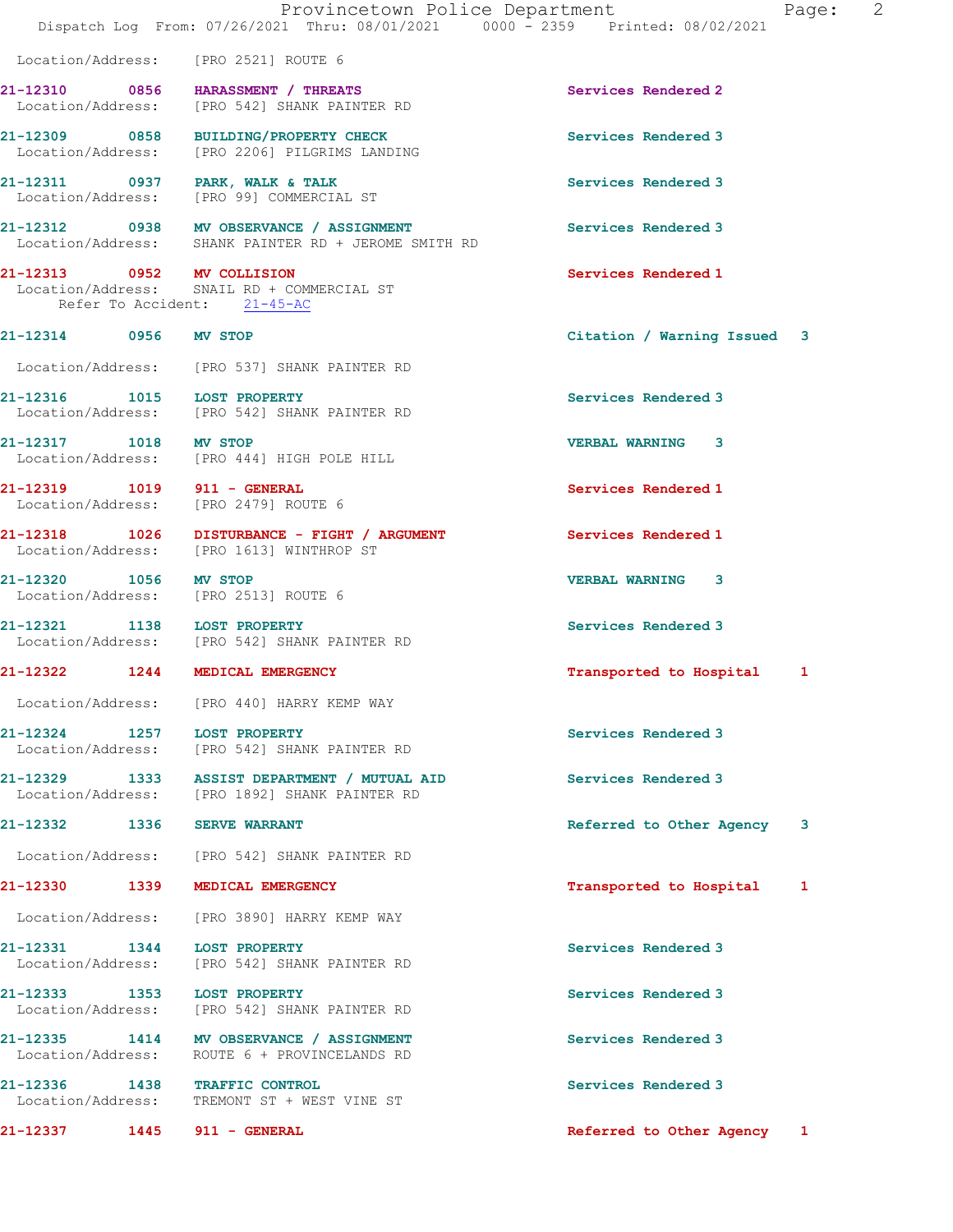Location/Address: [PRO 2490] PROVINCELANDS RD 21-12338 1545 LOST PROPERTY Services Rendered 3 Location/Address: [PRO 542] SHANK PAINTER RD 21-12343 1636 MEDICAL EMERGENCY Transported to Hospital 1 Location/Address: [PRO 440] HARRY KEMP WAY 21-12344 1648 MV STOP 1648 VERBAL WARNING 3<br>
Location/Address: [PRO 3807] SNAIL RD [PRO 3807] SNAIL RD 21-12346 1712 MV STOP VERBAL WARNING 3 Location/Address: [PRO 3242] COMMERCIAL ST 21-12347 1715 ALARM - FIRE **False Alarm** 1 Location/Address: [PRO 3863] BRADFORD ST EXT 21-12348 1726 MEDICAL EMERGENCY Transported to Hospital 1 Location/Address: [PRO 440] HARRY KEMP WAY 21-12349 1744 LOST PROPERTY Services Rendered 3 Location/Address: [PRO 3259] MACMILLAN WHARF 21-12351 1910 ALARM - FIRE Services Rendered 1 Seculon/Address: [PRO 4019] HARBOR HILL RD [PRO 4019] HARBOR HILL RD 21-12353 2018 MV COLLISION Services Rendered 1 Location/Address: [PRO 106] COMMERCIAL ST 21-12354 2020 BIKE - ACCIDENT Transported to Hospital 1 Location/Address: [PRO 308] COMMERCIAL ST 21-12358 2116 LOST PROPERTY Services Rendered 3 Location/Address: [PRO 2539] RYDER ST EXT 21-12362 2137 BUILDING/PROPERTY CHECK BLDG/PROP Checked/Secured 3 Location/Address: [PRO 539] SHANK PAINTER RD 21-12360 2143 PARKING COMPLAINT SPOKEN TO 3 Location/Address: [PRO 2577] BRADFORD ST 21-12361 2151 MEDICAL EMERGENCY **PATIENT REFUSAL** 1 Location/Address: [PRO 4084] COMMERCIAL ST 21-12363 2230 MV OBSERVANCE / ASSIGNMENT No Action Required 3 Location/Address: [PRO 1892] SHANK PAINTER RD 21-12364 2235 MV STOP<br>
Location/Address: [PRO 3296] SHANK PAINTER RD<br>
VERBAL WARNING 3 [PRO 3296] SHANK PAINTER RD 21-12365 2242 HARASSMENT / THREATS FOLLOW UP 2 Location/Address: [PRO 329] COMMERCIAL ST 21-12366 2242 ASSIST CITIZEN Services Rendered 3 Location/Address: [PRO 208] COMMERCIAL ST 21-12367 2348 BUILDING/PROPERTY CHECK Services Rendered 3 Location/Address: [PRO 3259] MACMILLAN WHARF 21-12368 2353 BUILDING/PROPERTY CHECK BLDG/PROP Checked/Secured 3 Location/Address: [PRO 519] RACE POINT RD

For Date: 07/27/2021 - Tuesday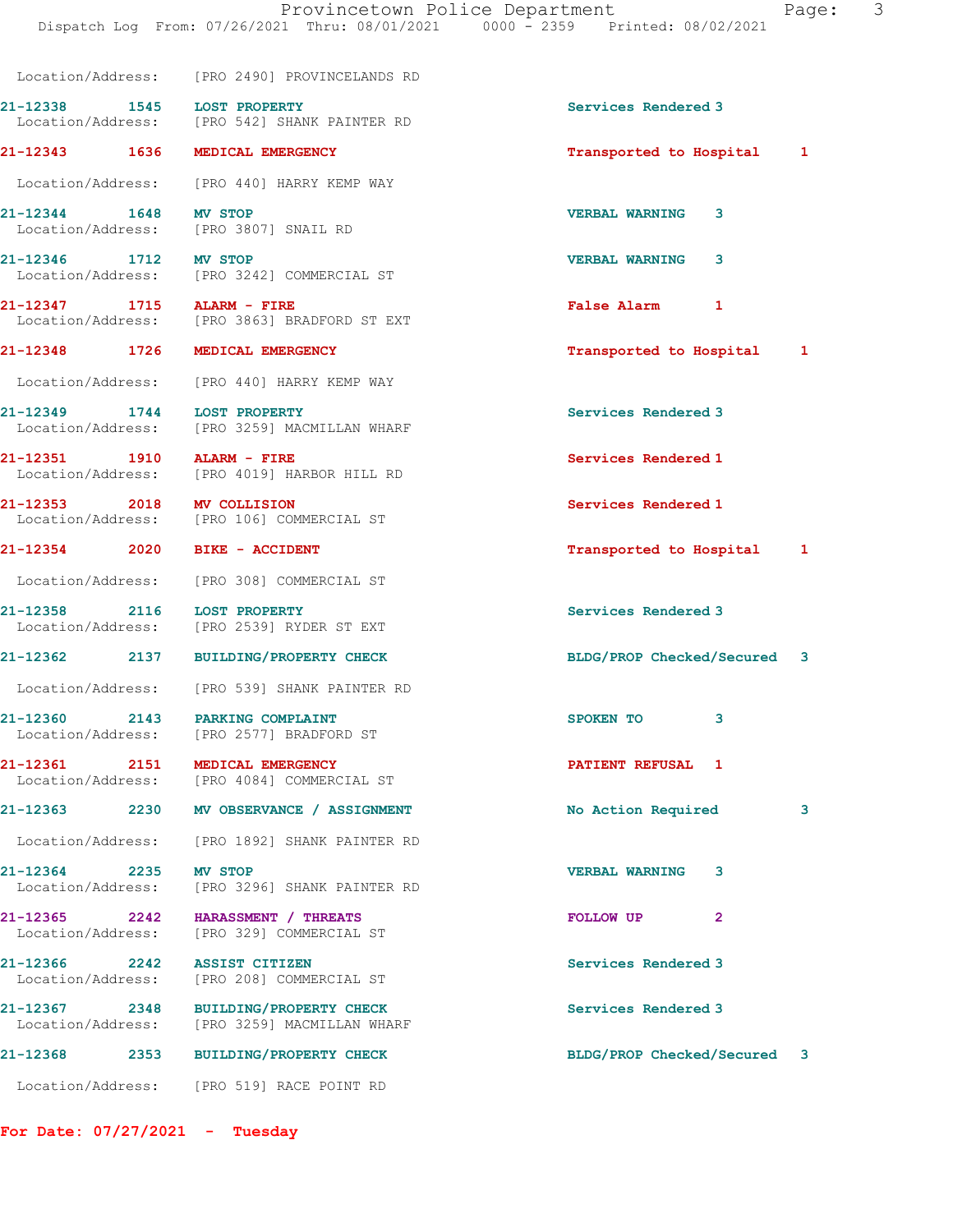| 21-12370 0033                      | <b>MV STOP</b><br>Location/Address: [PRO 3259] MACMILLAN WHARF                         | <b>VERBAL WARNING 3</b>     |  |
|------------------------------------|----------------------------------------------------------------------------------------|-----------------------------|--|
|                                    | 21-12372 0108 BUILDING/PROPERTY CHECK<br>Location/Address: [PRO 3430] COMMERCIAL ST    | Services Rendered 3         |  |
| 21-12373 0109                      | SUSPICIOUS ACTIVITY<br>Location/Address: [PRO 3430] COMMERCIAL ST                      | Services Rendered 2         |  |
|                                    | 21-12374 0127 MV OBSERVANCE / ASSIGNMENT<br>Location/Address: ROUTE 6 + HOWLAND ST     | Services Rendered 3         |  |
|                                    | 21-12375 0133 BUILDING/PROPERTY CHECK                                                  | BLDG/PROP Checked/Secured 3 |  |
|                                    | Location/Address: [PRO 3256] COMMERCIAL ST                                             |                             |  |
| 21-12376 0145<br>Location/Address: | <b>MV STOP</b><br>SNAIL RD                                                             | VERBAL WARNING 3            |  |
|                                    | 21-12377 0155 BUILDING/PROPERTY CHECK                                                  | BLDG/PROP Checked/Secured 3 |  |
| Location/Address:                  | [PRO 2977] COMMERCIAL ST                                                               |                             |  |
| 21-12378 0200<br>Location/Address: | BUILDING/PROPERTY CHECK<br>[PRO 2540] RACE POINT RD                                    | Services Rendered 3         |  |
| 21-12379 0214                      | <b>BUILDING/PROPERTY CHECK</b>                                                         | BLDG/PROP Checked/Secured 3 |  |
| Location/Address:                  | [PRO 516] RACE POINT RD                                                                |                             |  |
| 21-12380 0227                      | <b>BUILDING/PROPERTY CHECK</b>                                                         | BLDG/PROP Checked/Secured 3 |  |
| Location/Address:                  | [PRO 2499] RACE POINT RD                                                               |                             |  |
| 21-12381 0254<br>Location/Address: | BUILDING/PROPERTY CHECK<br>[PRO 2512] JEROME SMITH RD                                  | Services Rendered 3         |  |
| 21-12383 0406                      | BUILDING/PROPERTY CHECK                                                                | BLDG/PROP Checked/Secured 3 |  |
|                                    | Location/Address: [PRO 488] MAYFLOWER ST                                               |                             |  |
|                                    | 21-12384 0502 MV OBSERVANCE / ASSIGNMENT<br>Location/Address: ROUTE 6 + SNAIL RD       | Services Rendered 3         |  |
|                                    | 21-12385 0510 BUILDING/PROPERTY CHECK<br>Location/Address: [PRO 3296] SHANK PAINTER RD | Services Rendered 3         |  |
| 21-12386 0522                      | <b>MV STOP</b><br>Location/Address: [PRO 2521] ROUTE 6                                 | <b>VERBAL WARNING</b><br>3  |  |
|                                    | 21-12388 0556 MV OBSERVANCE / ASSIGNMENT<br>Location/Address: [PRO 521] ROUTE 6        | Services Rendered 3         |  |
| 21-12389 0600                      | <b>MV COMPLAINT</b><br>Location/Address: CENTER ST + COMMERCIAL ST                     | Services Rendered 2         |  |
|                                    | 21-12390 0610 SERVICE CALL - POLICE<br>Location/Address: [PRO 516] RACE POINT RD       | 3<br>Services Rendered 3    |  |
| 21-12391 0803 MV COLLISION         | Location/Address: [PRO 3121] COMMERCIAL ST                                             | <b>GONE ON ARRIVAL 1</b>    |  |
|                                    | 21-12392 0959 BUILDING/PROPERTY CHECK<br>Location/Address: [PRO 3259] MACMILLAN WHARF  | Services Rendered 3         |  |
| 21-12393 1008 MV STOP              | Location/Address: [PRO 4082] GOSNOLD ST                                                | <b>VERBAL WARNING</b><br>3  |  |
| 21-12394 1024 ANIMAL CALL          | Location/Address: [PRO 2521] ROUTE 6                                                   | Could Not Locate 2          |  |
|                                    |                                                                                        |                             |  |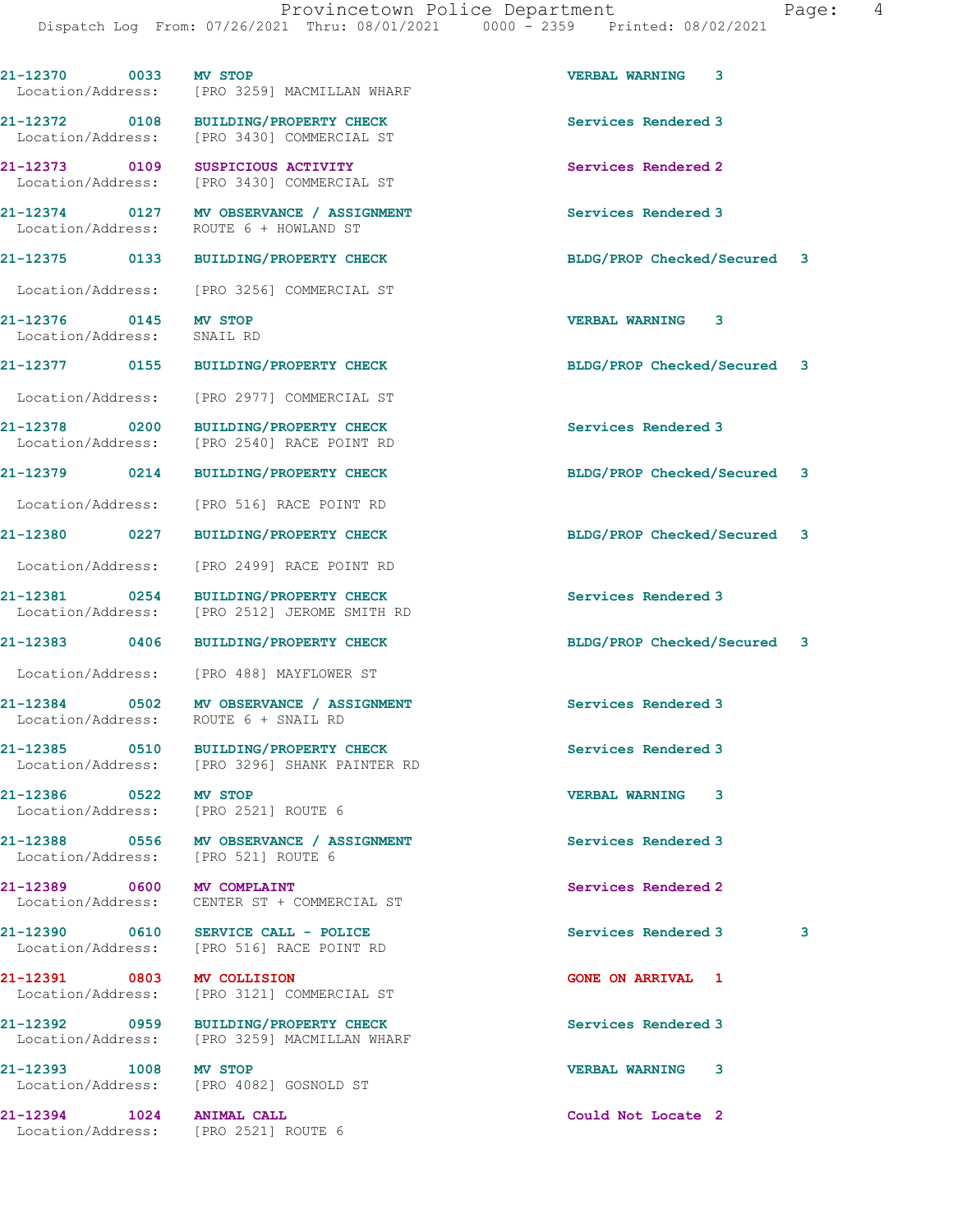21-12397 1113 LOST PROPERTY Services Rendered 3 Location/Address: [PRO 542] SHANK PAINTER RD 21-12398 1116 MV COLLISION Services Rendered 1 [PRO 3296] SHANK PAINTER RD 21-12400 1205 MV STOP VERBAL WARNING 3 Location/Address: FRANKLIN ST + BRADFORD ST 21-12401 1216 PARKING COMPLAINT COULD Could Not Locate 3 Location/Address: [PRO 2186] BRADFORD ST 21-12402 1239 MEDICAL EMERGENCY **1238 FATIENT REFUSAL** 1 Location/Address: [PRO 4025] BRADFORD ST 21-12404 1419 MV OBSERVANCE / ASSIGNMENT Services Rendered 3 Location/Address: HOWLAND ST + BRADFORD ST 21-12408 1459 ESCORT / TRANSPORT Services Rendered 3 [PRO 2434] COMMERCIAL ST 21-12405 1503 MEDICAL EMERGENCY **1201 12405 1251** 12405 1 Location/Address: [PRO 2499] RACE POINT RD 21-12406 1527 MEDICAL EMERGENCY PATIENT REFUSAL 1 Location/Address: [PRO 2490] PROVINCELANDS RD 21-12411 1642 PARKING COMPLAINT SPOKEN TO 3 Location/Address: [PRO 105] COMMERCIAL ST 21-12412 1658 MV OBSERVANCE / ASSIGNMENT Services Rendered 3 Location/Address: [PRO 3440] ROUTE 6 21-12413 1714 MEDICAL EMERGENCY **121-12413** PATIENT REFUSAL 1 Location/Address: [PRO 3222] ALDEN ST 21-12414 1728 PARKING COMPLAINT Services Rendered 3 Location/Address: [PRO 2186] BRADFORD ST 21-12415 1729 LOST PROPERTY<br>
Location/Address: [PRO 3259] MACMILLAN WHARF [PRO 3259] MACMILLAN WHARF 21-12425 1730 PARK, WALK & TALK Services Rendered 3 Location/Address: [PRO 515] RACE POINT RD 21-12417 1739 MEDICAL EMERGENCY PATIENT REFUSAL 1 [PRO 1892] SHANK PAINTER RD 21-12419 1814 BUILDING/PROPERTY CHECK Services Rendered 3 Location/Address: [PRO 2540] RACE POINT RD 21-12420 1816 ALARM - FIRE False Alarm 1 Location/Address: [PRO 2277] BRADFORD ST 21-12421 1830 MV OBSERVANCE / ASSIGNMENT Services Rendered 3 Location/Address: [PRO 3440] ROUTE 6 21-12422 1833 SERVE WARRANT Could Not Locate 3 Location/Address: [PRO 3335] COMMERCIAL ST 21-12423 1854 ASSIST CITIZEN Services Rendered 3 Location/Address: [PRO 323] COMMERCIAL ST 21-12427 1958 MV STOP VERBAL WARNING 3

21-12395 1035 911 - GENERAL Could Not Locate 1 Location/Address: [PRO 346] COMMERCIAL ST

21-12396 1104 911 - GENERAL Could Not Locate 1 Location/Address: [PRO 308] COMMERCIAL ST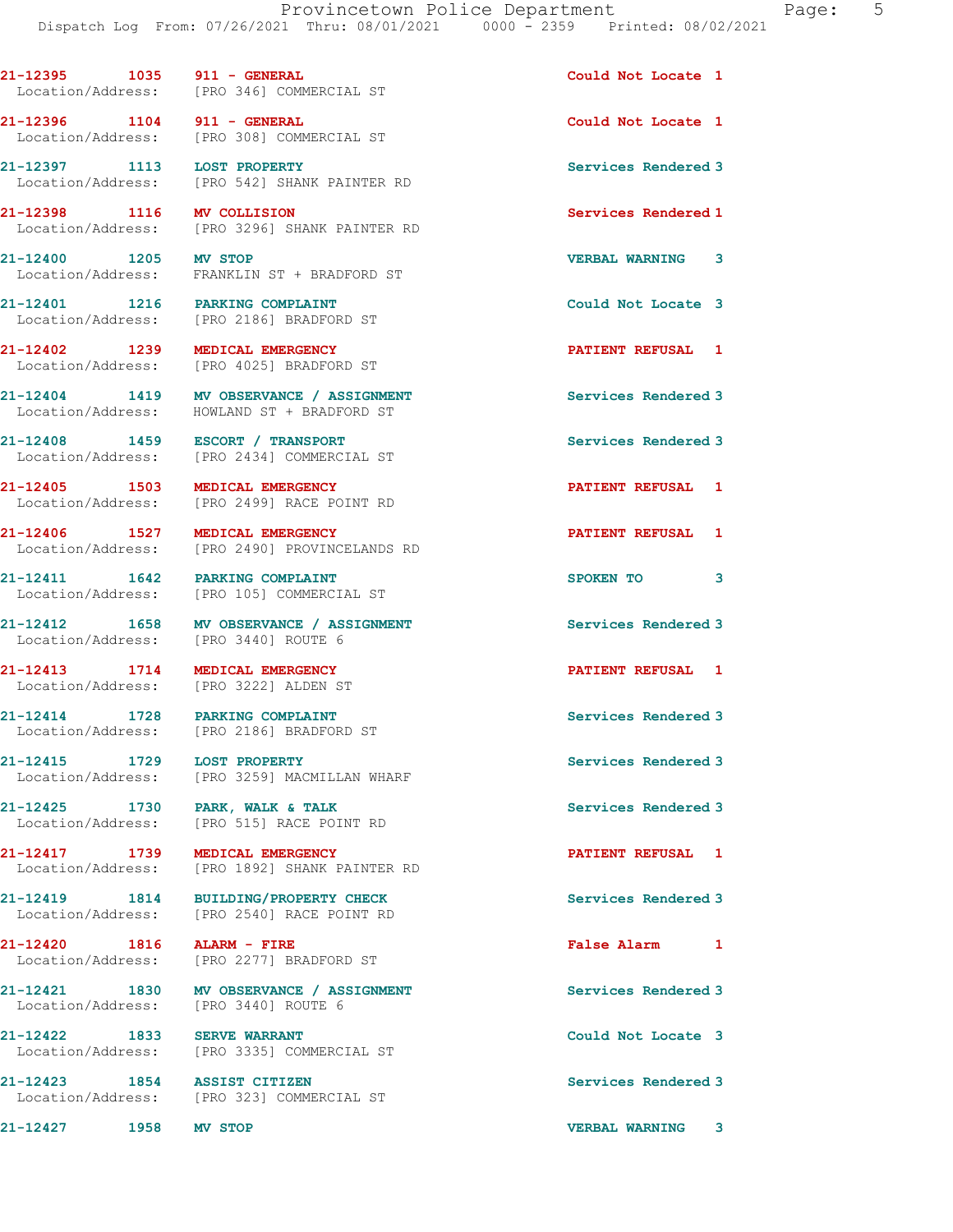|                                                     | Provincetown Police Department<br>Dispatch Log From: 07/26/2021 Thru: 08/01/2021 0000 - 2359 Printed: 08/02/2021 |                             | 6<br>Page: |
|-----------------------------------------------------|------------------------------------------------------------------------------------------------------------------|-----------------------------|------------|
|                                                     | Location/Address: ROUTE 6 + SNAIL RD                                                                             |                             |            |
| 21-12429 2027 PARKING COMPLAINT                     | Location/Address: [PRO 2418] JOHNSON ST                                                                          | Services Rendered 3         |            |
| 21-12430 2049 MV COMPLAINT                          | Location/Address: [PRO 2542] COMMERCIAL ST                                                                       | Could Not Locate 2          |            |
| 21-12432 2112 MEDICAL EMERGENCY                     | Location/Address: [PRO 105] COMMERCIAL ST                                                                        | PATIENT REFUSAL 1           |            |
| 21-12434 2155 MV STOP<br>Location/Address: SNAIL RD |                                                                                                                  | <b>VERBAL WARNING 3</b>     |            |
|                                                     | 21-12435 2217 BUILDING/PROPERTY CHECK<br>Location/Address: [PRO 2977] COMMERCIAL ST                              | Services Rendered 3         |            |
|                                                     | 21-12437 2234 MEDICAL EMERGENCY<br>Location/Address: [PRO 1892] SHANK PAINTER RD                                 | <b>PATIENT REFUSAL 1</b>    |            |
|                                                     | 21-12438 2245 BUILDING/PROPERTY CHECK                                                                            | BLDG/PROP Checked/Secured 3 |            |
|                                                     | Location/Address: [PRO 175] COMMERCIAL ST                                                                        |                             |            |
|                                                     | 21-12439 2245 BUILDING/PROPERTY CHECK<br>Location/Address: [PRO 2540] RACE POINT RD                              | Services Rendered 3         |            |
|                                                     | 21-12440 2254 BUILDING/PROPERTY CHECK<br>Location/Address: [PRO 3430] COMMERCIAL ST                              | Services Rendered 3         |            |
|                                                     | 21-12441 2256 BUILDING/PROPERTY CHECK<br>Location/Address: [PRO 4041] BRADFORD ST                                | Services Rendered 3         |            |
|                                                     | 21-12442 2343 MV OBSERVANCE / ASSIGNMENT<br>Location/Address: JEROME SMITH RD + SHANK PAINTER RD                 | Services Rendered 3         |            |
| For Date: $07/28/2021$ - Wednesday                  |                                                                                                                  |                             |            |
|                                                     | 21-12444 0058 BUILDING/PROPERTY CHECK<br>Location/Address: [PRO 2540] RACE POINT RD                              | Services Rendered 3         |            |
| 0122<br>21-12445                                    | <b>BUILDING/PROPERTY CHECK</b>                                                                                   | BLDG/PROP Checked/Secured 3 |            |
|                                                     | Location/Address: [PRO 2206] PILGRIMS LANDING                                                                    |                             |            |
|                                                     | 21-12446 0144 BUILDING/PROPERTY CHECK                                                                            | BLDG/PROP Checked/Secured 3 |            |
|                                                     | Location/Address: [PRO 2539] RYDER ST EXT                                                                        |                             |            |
| 21-12447 0201 MEDICAL EMERGENCY                     |                                                                                                                  | Transported to Hospital     | 1          |
|                                                     | Location/Address: [PRO 395] COMMERCIAL ST                                                                        |                             |            |
| 21-12448<br>Location/Address:                       | 0210 MV OBSERVANCE / ASSIGNMENT<br>ROUTE 6 + HOWLAND ST                                                          | Services Rendered 3         |            |
|                                                     | 21-12449 0240 BUILDING/PROPERTY CHECK                                                                            | BLDG/PROP Checked/Secured 3 |            |
|                                                     | Location/Address: [PRO 3259] MACMILLAN WHARF                                                                     |                             |            |
| 21-12450 0241                                       | <b>BUILDING/PROPERTY CHECK</b>                                                                                   | BLDG/PROP Checked/Secured 3 |            |
| Location/Address:                                   | [PRO 1778] SHANK PAINTER RD                                                                                      |                             |            |
| 21-12451 0518<br>Location/Address:                  | <b>BUILDING/PROPERTY CHECK</b><br>[PRO 3430] COMMERCIAL ST                                                       | Services Rendered 3         |            |
| 21-12452 0525                                       | <b>BUILDING/PROPERTY CHECK</b>                                                                                   | BLDG/PROP Checked/Secured 3 |            |
|                                                     | Location/Address: [PRO 447] JEROME SMITH RD                                                                      |                             |            |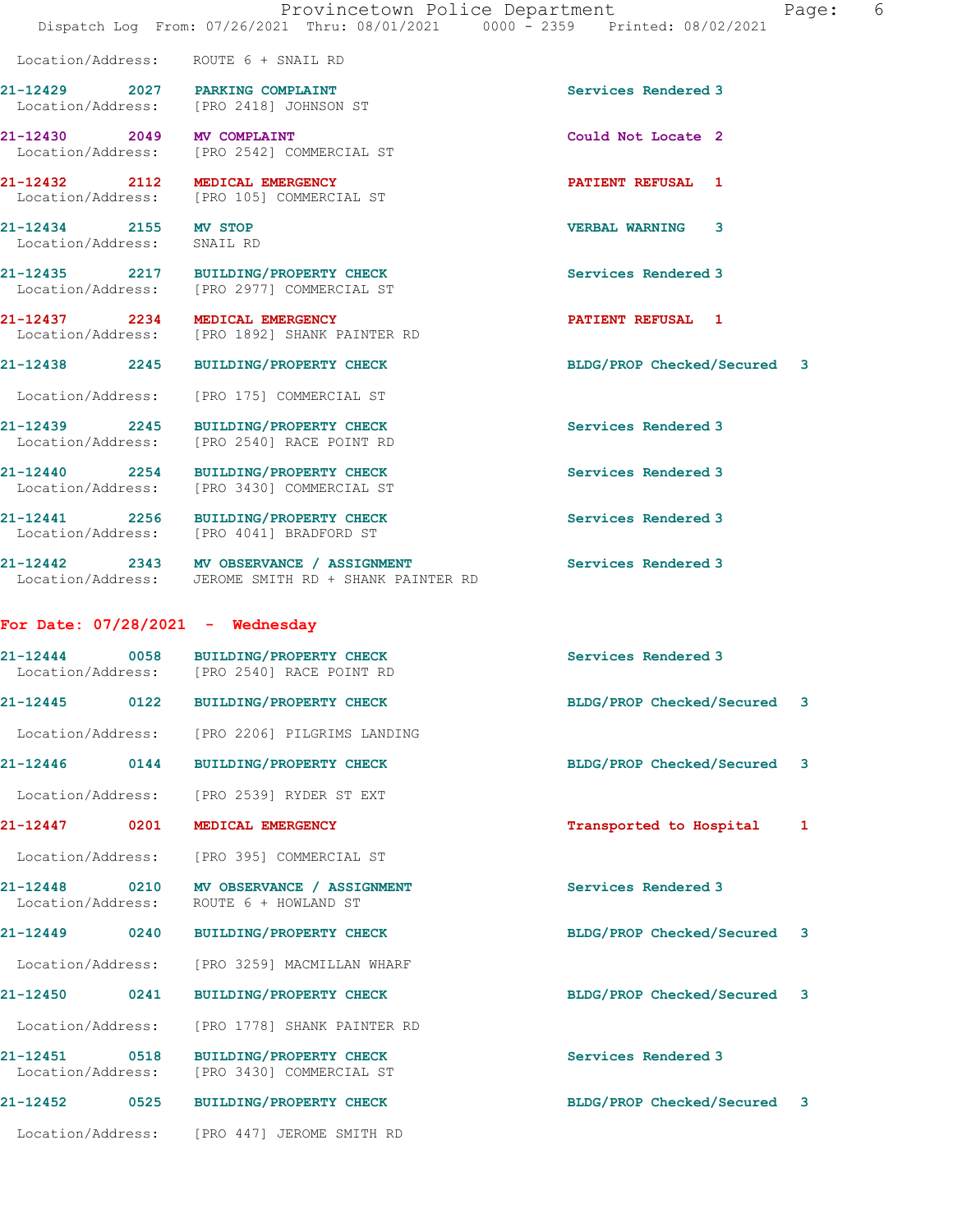21-12454 0608 SERVICE CALL - POLICE 3 Services Rendered 3

Location/Address: [PRO 516] RACE POINT RD

21-12456 0647 ASSIST CITIZEN Services Rendered 3 Location/Address: [PRO 2500] COMMERCIAL ST 21-12457 0807 MV OBSERVANCE / ASSIGNMENT Services Rendered 3 Location/Address: ROUTE 6 + SNAIL RD 21-12458 0808 MV OBSERVANCE / ASSIGNMENT Services Rendered 3 Location/Address: HIGH POLE HILL + BRADFORD ST 21-12460 0814 MV STOP VERBAL WARNING 3 Location/Address: [PRO 2479] ROUTE 6 21-12461 0828 ALARM - GENERAL **False Alarm** 1 Location/Address: [PRO 2554] COMMERCIAL ST 21-12462 0859 BUILDING/PROPERTY CHECK BLDG/PROP Checked/Secured 3 Location/Address: [PRO 3259] MACMILLAN WHARF 21-12463 0914 ASSIST CITIZEN Services Rendered 3 Location/Address: [PRO 564] BAYBERRY AVE 21-12464 0922 MV OBSERVANCE / ASSIGNMENT Services Rendered 3 Location/Address: [PRO 2577] BRADFORD ST 21-12465 0944 VANDALISM Services Rendered 3 Location/Address: [PRO 2474] BRADFORD ST 21-12466 1009 LOST PROPERTY Services Rendered 3 Location/Address: [PRO 542] SHANK PAINTER RD 21-12467 1023 911 - GENERAL Services Rendered 1 Location/Address: [PRO 2490] PROVINCELANDS RD 21-12468 1043 BUILDING/PROPERTY CHECK BLDG/PROP Checked/Secured 3 Location/Address: [PRO 2977] COMMERCIAL ST 21-12470 1050 MV DISABLED Referred to Other Agency Location/Address: [PRO 2540] RACE POINT RD 21-12469 1054 MV OBSERVANCE / ASSIGNMENT Services Rendered 3 Location/Address: SNAIL RD + COMMERCIAL ST 21-12471 1116 911 - GENERAL Services Rendered 1 Location/Address: [PRO 1952] COMMERCIAL ST 21-12472 1130 ASSIST DEPARTMENT / MUTUAL AID Transported to Hospital 3 Location/Address: [TRU 20] ROUTE 6 21-12474 1156 BUILDING/PROPERTY CHECK BLDG/PROP Checked/Secured 3 Location/Address: [PRO 2540] RACE POINT RD 21-12476 1252 911 - GENERAL Services Rendered 1 Location/Address: [PRO 357] COMMERCIAL ST 21-12477 1315 PARKING COMPLAINT GONE ON ARRIVAL 3 Location/Address: [PRO 2110] TREMONT ST 21-12479 1405 MEDICAL EMERGENCY Services Rendered 1 Location/Address: [PRO 3908] COMMERCIAL ST 21-12480 1416 LOST PROPERTY Services Rendered 3 Location/Address: [PRO 542] SHANK PAINTER RD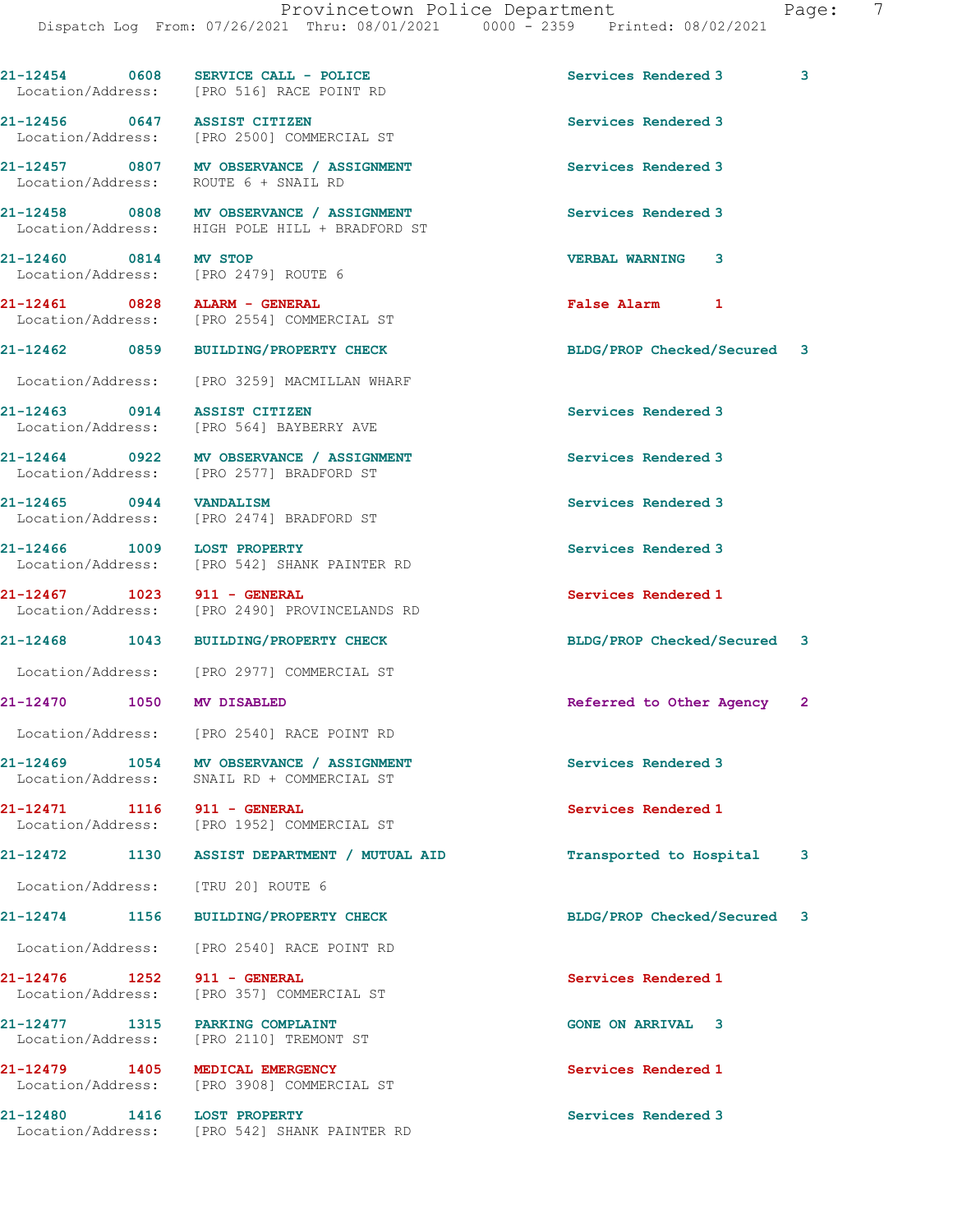| 21-12481 1417 MV STOP                                         | Location/Address: [PRO 3296] SHANK PAINTER RD                                                            | VERBAL WARNING 3            |   |
|---------------------------------------------------------------|----------------------------------------------------------------------------------------------------------|-----------------------------|---|
|                                                               | 21-12482 1419 MV HIT & RUN<br>Location/Address: [PRO 274] COMMERCIAL ST                                  | Services Rendered 2         |   |
|                                                               | Location/Address: [PRO 437] FREEMAN ST                                                                   | Services Rendered 1         |   |
| 21-12484 1443 PROPERTY DAMAGE                                 | Location/Address: [PRO 3241] COMMERCIAL ST<br>Refer To Accident: 21-46-AC                                | Services Rendered 3         |   |
| 21-12485 1451 MV COLLISION                                    | Location/Address: WEST VINE ST + COMMERCIAL ST                                                           | Services Rendered 1         |   |
| 21-12486 1455 911 - GENERAL                                   | Location/Address: [PRO 395] COMMERCIAL ST                                                                | Services Rendered 1         |   |
| 21-12487 1501 LOST MONEY CLIP                                 | Location/Address: [PRO 542] SHANK PAINTER RD                                                             | Services Rendered 3         |   |
|                                                               | 21-12488 1533 BUILDING/PROPERTY CHECK<br>Location/Address: [PRO 2483] COMMERCIAL ST                      | Services Rendered 3         |   |
|                                                               | 21-12489 1535 BUILDING/PROPERTY CHECK<br>Location/Address: [PRO 106] COMMERCIAL ST                       | Services Rendered 3         |   |
|                                                               | 21-12491 1547 MV OBSERVANCE / ASSIGNMENT<br>Location/Address: [PRO 3440] ROUTE 6                         | Services Rendered 3         |   |
| 21-12493 1613 MV STOP<br>Location/Address: ROUTE 6 + SNAIL RD |                                                                                                          | <b>VERBAL WARNING 3</b>     |   |
|                                                               | 21-12494 1626 MV OBSERVANCE / ASSIGNMENT<br>Location/Address: SHANK PAINTER RD + JEROME SMITH RD         | Services Rendered 3         |   |
| 21-12495 1632 MV STOP                                         | Location/Address: [PRO 3430] COMMERCIAL ST + SNAIL RD                                                    | <b>VERBAL WARNING</b><br>3  |   |
| 21-12496 1641 MV STOP<br>Location/Address: BRADFORD ST        |                                                                                                          | <b>VERBAL WARNING</b><br>3  |   |
|                                                               | 21-12497 1659 MV OBSERVANCE / ASSIGNMENT<br>Location/Address: [PRO 63] BRADFORD ST EXT                   | Services Rendered 3         |   |
| 21-12499                                                      | 1711 MEDICAL EMERGENCY                                                                                   | Transported to Hospital     | 1 |
|                                                               | Location/Address: [PRO 3222] ALDEN ST                                                                    |                             |   |
|                                                               | 21-12501 1750 BUILDING/PROPERTY CHECK<br>Location/Address: [PRO 2540] RACE POINT RD                      | Services Rendered 3         |   |
| Location/Address: [PRO 3440] ROUTE 6                          | 21-12502 1813 MV OBSERVANCE / ASSIGNMENT                                                                 | Services Rendered 3         |   |
| 21-12503                                                      | 1824 MV STOP                                                                                             | Citation / Warning Issued 3 |   |
| Location/Address: ROUTE 6 + SNAIL RD                          |                                                                                                          |                             |   |
| 21-12504 1827 MV COLLISION                                    | Location/Address: [PRO 2752] WASHINGTON AVE<br>Refer To Arrest: 21-127-AR<br>Refer To Accident: 21-47-AC | Arrest(s) Made<br>1         |   |
| 21-12505 1912 ANIMAL CALL                                     | Location/Address: [PRO 1427] PRISCILLA ALDEN RD                                                          | Services Rendered 2         |   |
| 21-12506 1929 ANIMAL CALL                                     |                                                                                                          | Referred to Other Agency    | 2 |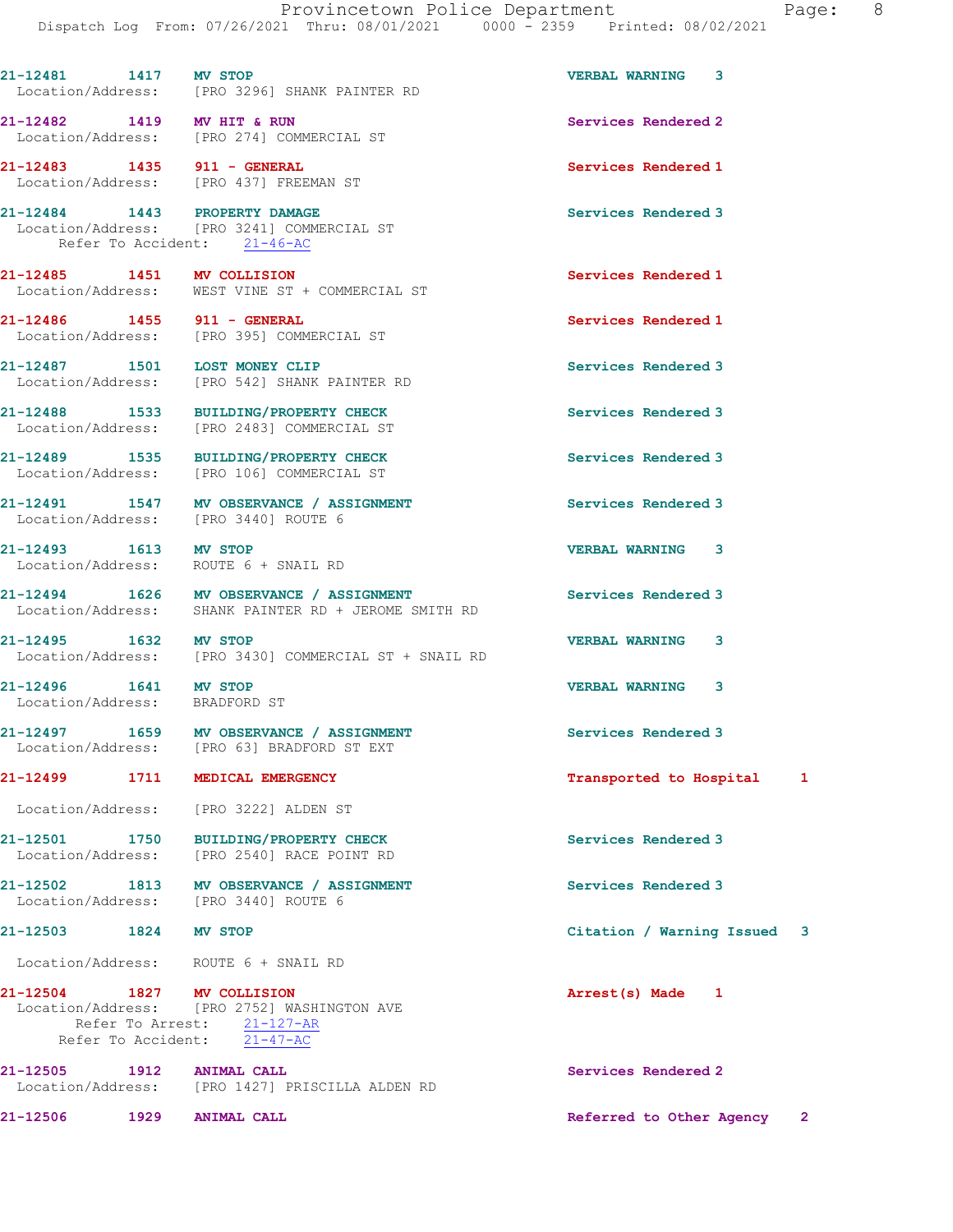|                           | Provincetown Police Department<br>Dispatch Log From: 07/26/2021 Thru: 08/01/2021 0000 - 2359 Printed: 08/02/2021 |                             | Page: 9      |
|---------------------------|------------------------------------------------------------------------------------------------------------------|-----------------------------|--------------|
|                           | Location/Address: [PRO 1099] SCHUELER BLVD                                                                       |                             |              |
|                           | 21-12507 2037 LOST PROPERTY<br>Location/Address: [PRO 3431] COMMERCIAL ST                                        | Services Rendered 3         |              |
|                           | 21-12508 2114 MEDICAL EMERGENCY                                                                                  | Transported to Hospital 1   |              |
|                           | Location/Address: [PRO 3633] COMMERCIAL ST                                                                       |                             |              |
| 21-12509 2151 ANIMAL CALL | Location/Address: COMMERCIAL ST + ANTHONY ST                                                                     | <b>GONE ON ARRIVAL 2</b>    |              |
|                           | 21-12510 2205 MEDICAL EMERGENCY                                                                                  | Transported to Hospital 1   |              |
|                           | Location/Address: [PRO 395] COMMERCIAL ST                                                                        |                             |              |
|                           | 21-12511 2218 DISTURBANCE - FIGHT / ARGUMENT<br>Location/Address: COMMERCIAL ST                                  | SPOKEN TO 1                 |              |
| 21-12512 2323 HAZARDS     | Location/Address: [PRO 2667] CAPTAIN BERTIES WAY                                                                 | Services Rendered 2         |              |
|                           | 21-12513 2326 BUILDING/PROPERTY CHECK                                                                            | BLDG/PROP Checked/Secured 3 |              |
|                           | Location/Address: [PRO 1952] COMMERCIAL ST                                                                       |                             |              |
|                           | 21-12514 2326 ALARM - GENERAL<br>Location/Address: [PRO 75] CAPTAIN BERTIES WAY                                  | SPOKEN TO 1                 |              |
|                           | For Date: $07/29/2021$ - Thursday                                                                                |                             |              |
|                           | 21-12515 0005 BUILDING/PROPERTY CHECK                                                                            | BLDG/PROP Checked/Secured 3 |              |
|                           | Location/Address: [PRO 1638] COMMERCIAL ST                                                                       |                             |              |
|                           | 21-12517 0034 BUILDING/PROPERTY CHECK<br>Location/Address: [PRO 530] SHANK PAINTER RD                            | Services Rendered 3         |              |
|                           | 21-12519 0119 MV OBSERVANCE / ASSIGNMENT<br>Location/Address: BRADFORD ST + RYDER ST                             | Services Rendered 3         |              |
|                           | 21-12520 0208 BUILDING/PROPERTY CHECK                                                                            | BLDG/PROP Checked/Secured 3 |              |
|                           | Location/Address: [PRO 2977] COMMERCIAL ST                                                                       |                             |              |
|                           | 21-12521 0230 BUILDING/PROPERTY CHECK<br>Location/Address: [PRO 2540] RACE POINT RD                              | Services Rendered 3         |              |
|                           | 21-12522 0258 BUILDING/PROPERTY CHECK<br>Location/Address: [PRO 3287] ROUTE 6                                    | Services Rendered 3         |              |
|                           | 21-12523 0506 MV OBSERVANCE / ASSIGNMENT<br>Location/Address: ROUTE 6 + SNAIL RD                                 | Services Rendered 3         |              |
|                           | 21-12524 0506 BUILDING/PROPERTY CHECK<br>Location/Address: [PRO 3259] MACMILLAN WHARF                            | Services Rendered 3         |              |
| 21-12525 0510 MV STOP     | Location/Address: [PRO 2052] COMMERCIAL ST                                                                       | <b>VERBAL WARNING 3</b>     |              |
|                           | 21-12526 0536 MV OBSERVANCE / ASSIGNMENT<br>Location/Address: [PRO 447] JEROME SMITH RD                          | Services Rendered 3         |              |
| 21-12527 0540 MV STOP     | Location/Address: RACE POINT RD + STABLE PATH                                                                    | <b>VERBAL WARNING 3</b>     |              |
|                           | 21-12529 0615 SERVICE CALL - POLICE<br>Location/Address: [PRO 516] RACE POINT RD                                 | Services Rendered 3         | $\mathbf{2}$ |
|                           | 21-12530 0714 911 - GENERAL                                                                                      | Services Rendered 1         |              |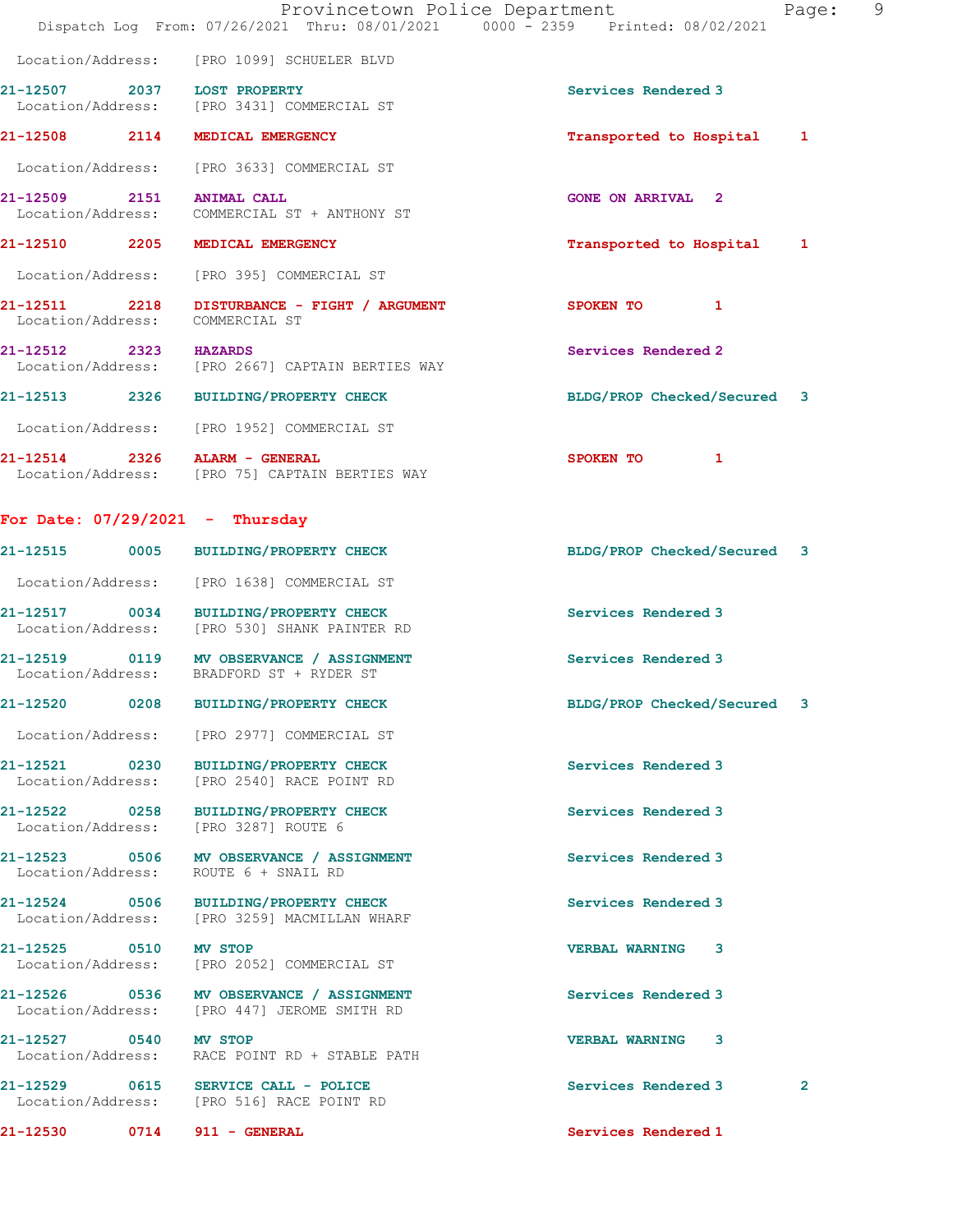21-12531 0736 BUILDING/PROPERTY CHECK BLDG/PROP Checked/Secured 3

21-12532 0753 HARASSMENT / THREATS Services Rendered 2 Location/Address: [PRO 3456] RYDER ST EXT 21-12533 0806 PARKING COMPLAINT<br>
Location/Address: FRANKLIN ST + BRADFORD ST FRANKLIN ST + BRADFORD ST 21-12534 0825 PARK, WALK & TALK Services Rendered 3 Location/Address: [PRO 488] MAYFLOWER ST 21-12535 0841 FOLLOW UP FOLLOW UP 2 Location/Address: [PRO 488] MAYFLOWER ST 21-12536 0921 911 - GENERAL Services Rendered 1 Location/Address: [PRO 542] SHANK PAINTER RD 21-12538 0940 MV OBSERVANCE / ASSIGNMENT Services Rendered 3 Location/Address: ROUTE 6 + SNAIL RD 21-12539 1023 MV STOP VERBAL WARNING 3 Location/Address: [PRO 3670] SHANK PAINTER RD 21-12540 1032 MISSING PERSON Transferred Custody 1 Location/Address: [PRO 1500] ATLANTIC AVE 21-12541 1102 MEDICAL EMERGENCY 1 21-12541 REFUSAL 1 Location/Address: [PRO 2206] PILGRIMS LANDING 21-12543 1145 VANDALISM Services Rendered 3 Location/Address: [PRO 2610] BRADFORD ST 21-12544 1155 PARKING COMPLAINT 112544 1155 PARKING COMPLAINT COULD Could Not Locate 3 Location/Address: 21-12545 1224 MEDICAL EMERGENCY Transported to Hospital 1 Location/Address: [PRO 106] COMMERCIAL ST 21-12546 1250 MV COLLISION Services Rendered 1 Location/Address: [PRO 526] RYDER ST EXT 21-12547 1257 LOST PROPERTY Services Rendered 3 Location/Address: [PRO 542] SHANK PAINTER RD 21-12548 1310 ASSIST CITIZEN Services Rendered 3 Location/Address: [PRO 2539] RYDER ST EXT 21-12549 1348 TRESPASS Services Rendered 2 Location/Address: [PRO 3314] COMMERCIAL ST 21-12550 1401 MEDICAL EMERGENCY Transported to Hospital 1 Location/Address: [PRO 3222] ALDEN ST 21-12551 1409 MEDICAL EMERGENCY Services Rendered 1 Location/Address: [PRO 539] SHANK PAINTER RD 21-12552 1415 PARKING COMPLAINT Services Rendered 3 Location/Address: [PRO 346] COMMERCIAL ST 21-12554 1455 MV STOP 1255 21-12554 1455 MV STOP 12554 21-12554 VERBAL WARNING 3 [PRO 542] SHANK PAINTER RD

Location/Address: [PRO 2314] COURT ST

Location/Address: [PRO 3430] COMMERCIAL ST

21-12555 1507 PARKING COMPLAINT Services Rendered 3 Location/Address: [PRO 112] COMMERCIAL ST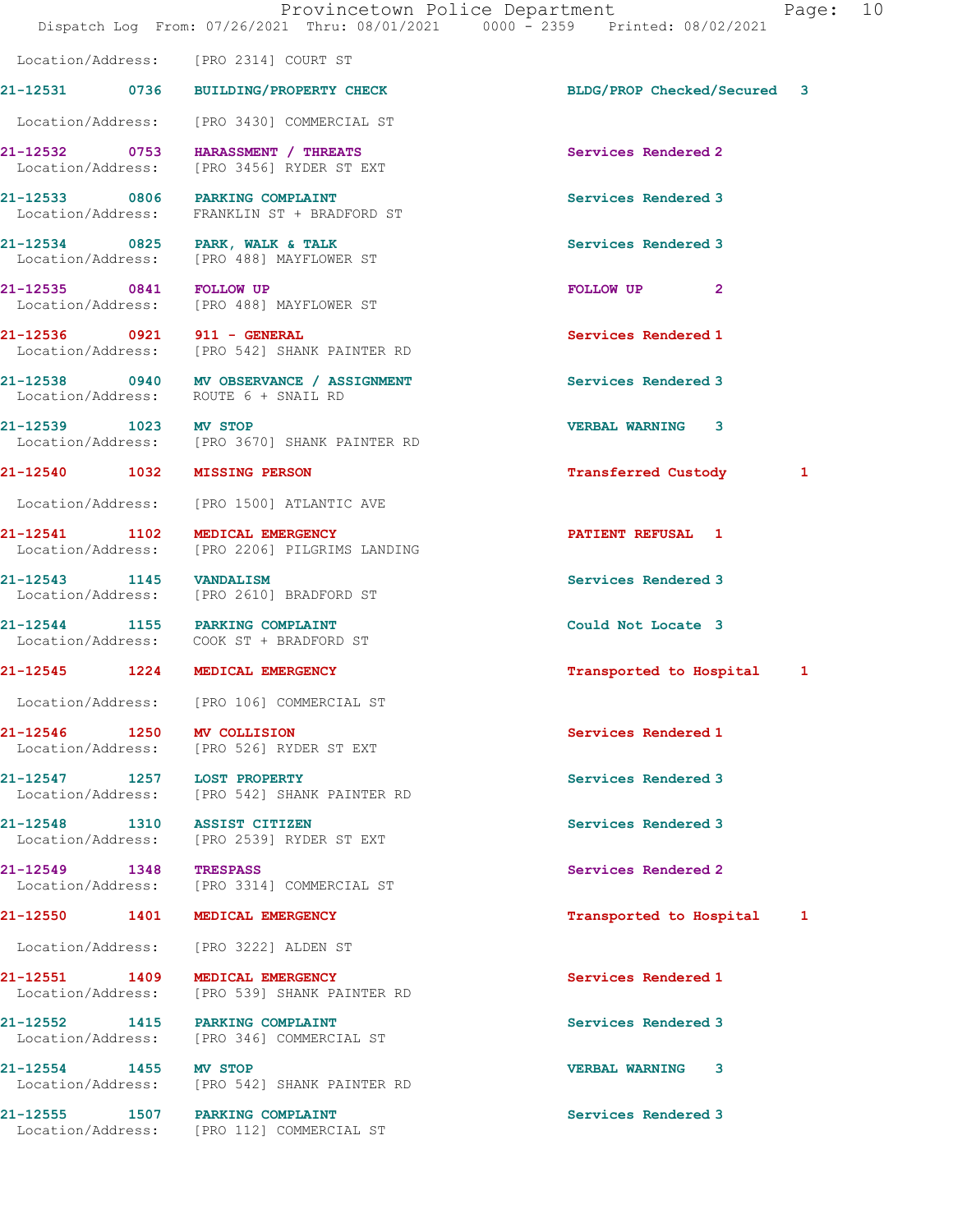| 21-12556 1533 BIKE - GENERAL<br>Location/Address: COMMERCIAL ST |      |                                                                         | Services Rendered 2         |   |
|-----------------------------------------------------------------|------|-------------------------------------------------------------------------|-----------------------------|---|
|                                                                 |      |                                                                         |                             |   |
|                                                                 |      | 21-12557 1543 FOLLOW UP<br>Location/Address: [PRO 542] SHANK PAINTER RD | SPOKEN TO 2                 |   |
|                                                                 |      | 21-12558 1551 BUILDING/PROPERTY CHECK                                   | Services Rendered 3         |   |
|                                                                 |      | Location/Address: [PRO 525] COMMERCIAL ST                               |                             |   |
| 21-12560 1612                                                   |      | COMPLAINT - GENERAL                                                     | Services Rendered 3         |   |
|                                                                 |      | Location/Address: [PRO 272] COMMERCIAL ST                               |                             |   |
|                                                                 |      | 21-12559 1613 BUILDING/PROPERTY CHECK                                   | Services Rendered 3         |   |
|                                                                 |      | Location/Address: [PRO 3430] COMMERCIAL ST                              |                             |   |
| 21-12561    1617    LOST PROPERTY                               |      |                                                                         | Services Rendered 3         |   |
|                                                                 |      | Location/Address: ROUTE 6 + HOWLAND ST                                  |                             |   |
|                                                                 |      | 21-12562 1623 MEDICAL EMERGENCY                                         | PATIENT REFUSAL 1           |   |
|                                                                 |      | Location/Address: [PRO 399] COMMERCIAL ST                               |                             |   |
|                                                                 |      | $21-12563$ 1641 COMPLAINT - GENERAL                                     | <b>GONE ON ARRIVAL 3</b>    |   |
|                                                                 |      | Location/Address: [PRO 4139] COMMERCIAL ST                              |                             |   |
|                                                                 |      | 21-12564 1647 LOST PROPERTY                                             | Services Rendered 3         |   |
|                                                                 |      | Location/Address: [PRO 312] COMMERCIAL ST                               |                             |   |
| 21-12566 1724 LOST PROPERTY                                     |      |                                                                         | Services Rendered 3         |   |
|                                                                 |      | Location/Address: [PRO 3431] COMMERCIAL ST                              |                             |   |
|                                                                 |      | 21-12567 1756 MEDICAL EMERGENCY                                         | PATIENT REFUSAL 1           |   |
|                                                                 |      | Location/Address: [PRO 2778] COMMERCIAL ST                              |                             |   |
|                                                                 |      | 21-12568 1846 MV OBSERVANCE / ASSIGNMENT                                | Services Rendered 3         |   |
|                                                                 |      | Location/Address: [PRO 3430] COMMERCIAL ST                              |                             |   |
|                                                                 |      | 21-12570 2006 MV OBSERVANCE / ASSIGNMENT                                | Services Rendered 3         |   |
|                                                                 |      | Location/Address: [PRO 3440] ROUTE 6                                    |                             |   |
|                                                                 |      | 21-12571 2007 BUILDING/PROPERTY CHECK                                   | Services Rendered 3         |   |
|                                                                 |      | Location/Address: [PRO 3359] HARRY KEMP WAY                             |                             |   |
| 21-12572 2013 MV STOP                                           |      |                                                                         | <b>VERBAL WARNING 3</b>     |   |
|                                                                 |      | Location/Address: ROUTE 6 + CONWELL ST                                  |                             |   |
| $21 - 12574$                                                    | 2021 | MV STOP                                                                 | <b>VERBAL WARNING</b><br>3  |   |
| Location/Address:                                               |      | [PRO 1564] CONWELL ST                                                   |                             |   |
| 21-12575                                                        |      | 2023 MV STOP                                                            | <b>VERBAL WARNING</b><br>3  |   |
| Location/Address:                                               |      | BRADFORD ST + CENTER ST                                                 |                             |   |
| 21-12576 2032 MV COMPLAINT                                      |      |                                                                         | Services Rendered 2         |   |
| Location/Address:                                               |      | [PRO 2575] CONWELL ST                                                   |                             |   |
| 21-12577                                                        | 2102 | <b>BUILDING/PROPERTY CHECK</b>                                          | BLDG/PROP Checked/Secured 3 |   |
|                                                                 |      | Location/Address: [PRO 272] COMMERCIAL ST                               |                             |   |
| 21-12579 2134                                                   |      | <b>BUILDING/PROPERTY CHECK</b>                                          | BLDG/PROP Checked/Secured 3 |   |
| Location/Address:                                               |      | [PRO 175] COMMERCIAL ST                                                 |                             |   |
| 21-12581                                                        |      |                                                                         |                             |   |
| Location/Address:                                               | 2203 | <b>BUILDING/PROPERTY CHECK</b><br>[PRO 488] MAYFLOWER ST                | Services Rendered 3         |   |
| 21-12582                                                        | 2225 | MV OBSERVANCE / ASSIGNMENT                                              | No Action Required          | 3 |
|                                                                 |      | Location/Address: ROUTE 6 + SNAIL RD                                    |                             |   |
| 21-12583                                                        | 2234 | MV STOP                                                                 | <b>VERBAL WARNING</b><br>3  |   |
|                                                                 |      |                                                                         |                             |   |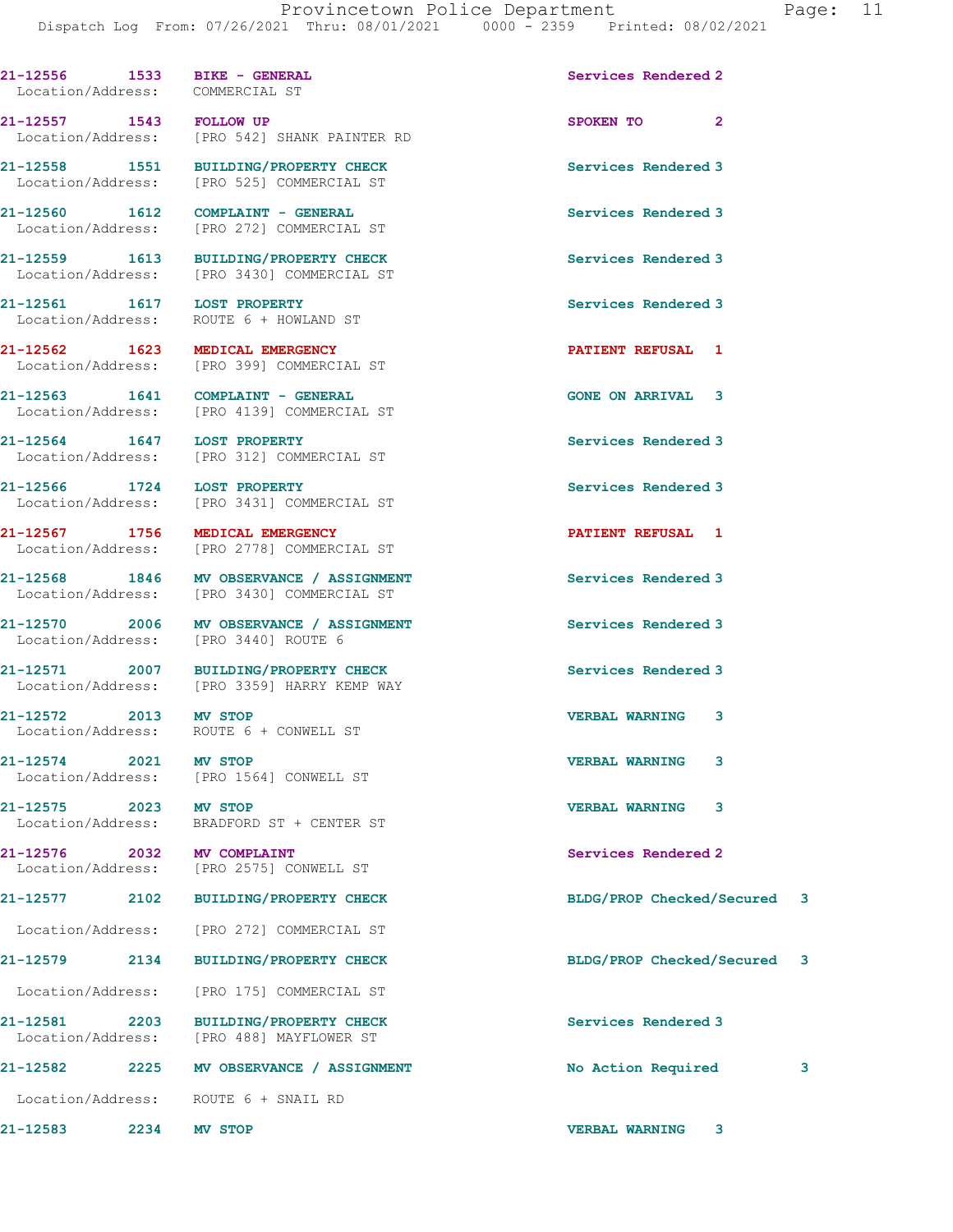|                                                    |                                                                                           | Provincetown Police Department<br>Dispatch Log From: 07/26/2021 Thru: 08/01/2021 0000 - 2359 Printed: 08/02/2021 | Page: | 12 |
|----------------------------------------------------|-------------------------------------------------------------------------------------------|------------------------------------------------------------------------------------------------------------------|-------|----|
|                                                    | Location/Address: [PRO 1692] BRADFORD ST                                                  |                                                                                                                  |       |    |
| 21-12584 2243 MV STOP<br>Location/Address: ROUTE 6 |                                                                                           | <b>VERBAL WARNING</b><br>3                                                                                       |       |    |
| For Date: $07/30/2021$ - Friday                    |                                                                                           |                                                                                                                  |       |    |
|                                                    | 21-12586 0007 MV OBSERVANCE / ASSIGNMENT<br>Location/Address: BRADFORD ST + RYDER ST      | Services Rendered 3                                                                                              |       |    |
|                                                    | 21-12589 0105 BUILDING/PROPERTY CHECK                                                     | BLDG/PROP Checked/Secured 3                                                                                      |       |    |
|                                                    | Location/Address: [PRO 182] COMMERCIAL ST                                                 |                                                                                                                  |       |    |
|                                                    | 21-12590 0107 BUILDING/PROPERTY CHECK                                                     | BLDG/PROP Checked/Secured 3                                                                                      |       |    |
| Location/Address:                                  | [PRO 272] COMMERCIAL ST                                                                   |                                                                                                                  |       |    |
| 21-12591                                           | 0148 ALARM - GENERAL<br>Location/Address: [PRO 1112] STANDISH AVE                         | False Alarm 1                                                                                                    |       |    |
|                                                    | 21-12593 0200 BUILDING/PROPERTY CHECK                                                     | BLDG/PROP Checked/Secured 3                                                                                      |       |    |
|                                                    | Location/Address: [PRO 105] COMMERCIAL ST                                                 |                                                                                                                  |       |    |
|                                                    | 21-12594 0209 MV OBSERVANCE / ASSIGNMENT<br>Location/Address: [PRO 3004] BRADFORD ST      | Services Rendered 3                                                                                              |       |    |
|                                                    | 21-12595 0217 BUILDING/PROPERTY CHECK                                                     | BLDG/PROP Checked/Secured 3                                                                                      |       |    |
|                                                    | Location/Address: [PRO 1638] COMMERCIAL ST                                                |                                                                                                                  |       |    |
|                                                    | 21-12596 0226 BUILDING/PROPERTY CHECK                                                     | BLDG/PROP Checked/Secured 3                                                                                      |       |    |
| Location/Address:                                  | [PRO 569] WINSLOW ST                                                                      |                                                                                                                  |       |    |
|                                                    | 21-12597 0239 MV OBSERVANCE / ASSIGNMENT<br>Location/Address: [PRO 539] SHANK PAINTER RD  | Services Rendered 3                                                                                              |       |    |
| 21-12598                                           | 0245 BUILDING/PROPERTY CHECK                                                              | BLDG/PROP Checked/Secured 3                                                                                      |       |    |
|                                                    | Location/Address: [PRO 488] MAYFLOWER ST                                                  |                                                                                                                  |       |    |
|                                                    | 21-12599 0516 MV OBSERVANCE / ASSIGNMENT                                                  | No Action Required                                                                                               | 3     |    |
|                                                    | Location/Address: [PRO 521] ROUTE 6                                                       |                                                                                                                  |       |    |
|                                                    | 21-12600 0523 BUILDING/PROPERTY CHECK                                                     | BLDG/PROP Checked/Secured 3                                                                                      |       |    |
|                                                    | Location/Address: [PRO 447] JEROME SMITH RD                                               |                                                                                                                  |       |    |
| 21-12601 0533 MV COMPLAINT<br>Location/Address:    | RACE POINT RD                                                                             | Services Rendered 2                                                                                              |       |    |
|                                                    | 21-12602 0621 BUILDING/PROPERTY CHECK                                                     | BLDG/PROP Checked/Secured 3                                                                                      |       |    |
|                                                    | Location/Address: [PRO 3259] MACMILLAN WHARF                                              |                                                                                                                  |       |    |
|                                                    | 21-12603 0634 MV OBSERVANCE / ASSIGNMENT<br>Location/Address: [PRO 3912] SHANK PAINTER RD | Services Rendered 3                                                                                              |       |    |
|                                                    | 21-12604 0640 FLIGHT COVERAGE<br>Location/Address: [PRO 516] RACE POINT RD                | Services Rendered 3                                                                                              |       |    |
|                                                    | 21-12605 0813 PARK, WALK & TALK<br>Location/Address: [PRO 488] MAYFLOWER ST               | Services Rendered 3                                                                                              |       |    |
|                                                    | 21-12606 0907 BUILDING/PROPERTY CHECK<br>Location/Address: [PRO 564] BAYBERRY AVE         | Services Rendered 3                                                                                              |       |    |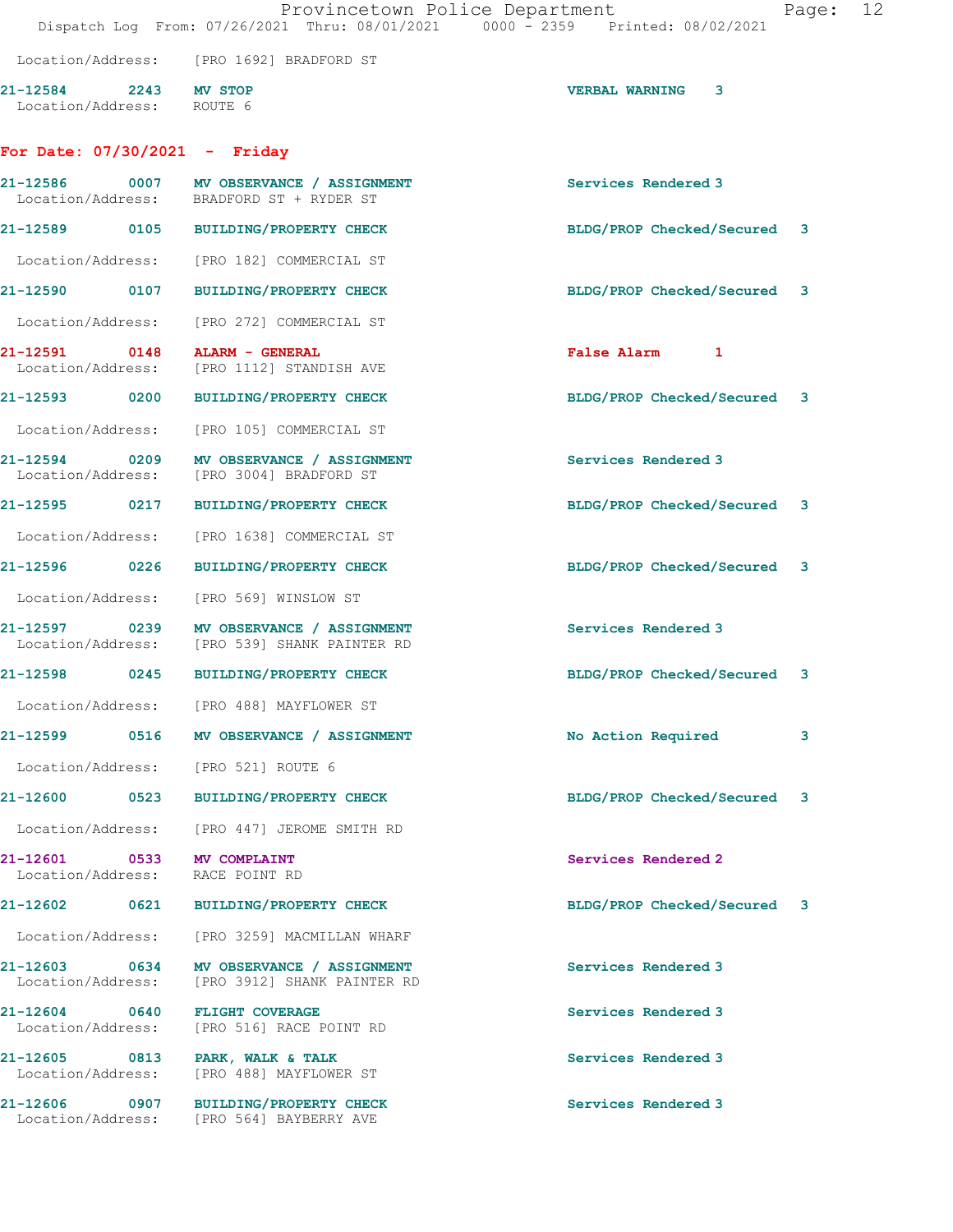Provincetown Police Department Fage: 13 Dispatch Log From: 07/26/2021 Thru: 08/01/2021 0000 - 2359 Printed: 08/02/2021 21-12607 0916 MV STOP VERBAL WARNING 3 Location/Address: SHANK PAINTER RD + BRADFORD ST 21-12608 0929 ASSIST DEPARTMENT / MUTUAL AID Services Rendered 3 Location: [PRO 3672] TOWN LINE 21-12609 0941 MV STOP VERBAL WARNING 3 Location/Address: COMMERCIAL ST + LAW ST 21-12610 0944 MV STOP VERBAL WARNING 3<br>
Location/Address: [PRO 3431] COMMERCIAL ST [PRO 3431] COMMERCIAL ST 21-12611 0950 MEDICAL EMERGENCY PATIENT REFUSAL 1 Location/Address: [PRO 1892] SHANK PAINTER RD 21-12612 0954 MV STOP VERBAL WARNING 3 Location/Address: ROUTE 6 21-12613 0959 FOLLOW UP COMBER RESERVICES Rendered 2 <a>>
Cocation/Address: [PRO 542] SHANK PAINTER RD [PRO 542] SHANK PAINTER RD 21-12614 1001 MV STOP Citation / Warning Issued 3 Location/Address: [PRO 519] RACE POINT RD 21-12615 1006 FOLLOW UP SPOKEN TO 2<br>
Location/Address: [PRO 542] SHANK PAINTER RD [PRO 542] SHANK PAINTER RD 21-12621 1101 BUILDING/PROPERTY CHECK Services Rendered 3 Location/Address: [PRO 105] COMMERCIAL ST 21-12619 1124 MEDICAL EMERGENCY **1201 124 FATIENT REFUSAL** 1 Location/Address: [PRO 1215] COMMERCIAL ST 21-12622 1216 911 - GENERAL Services Rendered 1 Location/Address: PROVINCELANDS RD 21-12623 1224 LOST PROPERTY Services Rendered 3 Location/Address: WEBSTER AVE 21-12624 1331 MV OBSERVANCE / ASSIGNMENT Services Rendered 3 Location/Address: SNAIL RD 21-12626 1435 911 - GENERAL Services Rendered 1 Location/Address: [PRO 75] CAPTAIN BERTIES WAY 21-12627 1504 PARKING COMPLAINT Services Rendered 3 Location/Address: [PRO 505] PEARL ST 21-12631 1554 MV STOP VERBAL WARNING 3 Location/Address: ROUTE 6 + SNAIL RD 21-12632 1602 MEDICAL EMERGENCY 1888 120 MEDICAL EMERGENCY 1888 120 MEDICAL 1 Location/Address: [PRO 780] BROWNE ST 21-12634 1630 GENERAL INFO BLDG/PROP Checked/Secured 3 Location/Address: [PRO 447] JEROME SMITH RD 21-12635 1638 BUILDING/PROPERTY CHECK Services Rendered 3 Location/Address: [PRO 2898] JEROME SMITH RD 21-12636 1734 MV OBSERVANCE / ASSIGNMENT Services Rendered 3 Location/Address: [PRO 338] SHANK PAINTER RD 21-12637 1750 MV STOP 10 21-12637 1750 MV STOP 10 21-12637 VERBAL WARNING 3 ROUTE 6 + CONWELL ST 21-12638 1800 GENERAL INFO Services Rendered 3 Location/Address: [PRO 542] SHANK PAINTER RD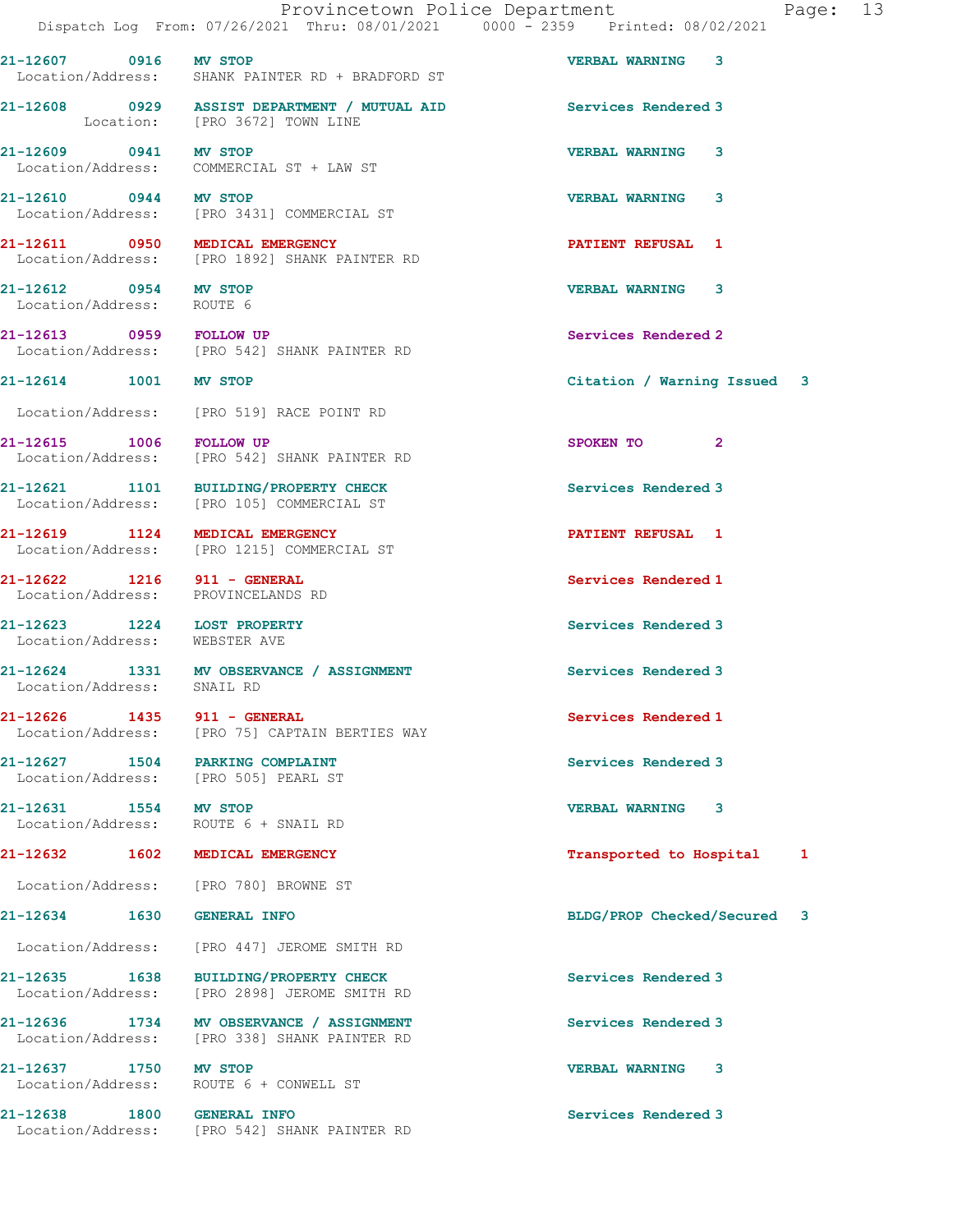| 21-12639 1806 MV STOP                                         |      | Location/Address: SHANK PAINTER RD                                                   | VERBAL WARNING 3            |   |
|---------------------------------------------------------------|------|--------------------------------------------------------------------------------------|-----------------------------|---|
| 21-12641 1928 ANIMAL CALL                                     |      | Location/Address: [PRO 1843] BRADFORD ST EXT                                         | Services Rendered 2         |   |
|                                                               |      | 21-12642 1943 MV OBSERVANCE / ASSIGNMENT<br>Location/Address: [PRO 2214] CONWELL ST  | Services Rendered 3         |   |
| 21-12643 2003 ANIMAL CALL<br>Location/Address: COMMERCIAL ST  |      |                                                                                      | Services Rendered 2         |   |
| 21-12644 2017 ANIMAL CALL                                     |      | Location/Address: [PRO 69] BRADFORD ST EXT                                           | Services Rendered 2         |   |
|                                                               |      | 21-12646 2036 PARKING COMPLAINT                                                      | No Action Required          | 3 |
| Location/Address: BRADFORD ST                                 |      |                                                                                      |                             |   |
| 21-12648 2057 FIRE - BRUSH                                    |      | Location/Address: [PRO 2977] COMMERCIAL ST                                           | Extinguished 1              |   |
| 21-12649 2117 FIRE - OTHER<br>Location/Address: COMMERCIAL ST |      |                                                                                      | Extinguished 1              |   |
|                                                               |      | 21-12650 2122 PARKING COMPLAINT<br>Location/Address: PLEASANT ST + BRADFORD ST       | Services Rendered 3         |   |
| Location/Address: COMMERCIAL ST                               |      | 21-12651 2122 LARCENY / FORGERY / FRAUD                                              | SPOKEN TO 2                 |   |
| 21-12652 2149 BIKE - ACCIDENT                                 |      | Location/Address: [PRO 269] COMMERCIAL ST                                            | Services Rendered 1         |   |
|                                                               |      | 21-12653 2155 BUILDING/PROPERTY CHECK                                                | BLDG/PROP Checked/Secured 3 |   |
|                                                               |      | Location/Address: [PRO 272] COMMERCIAL ST                                            |                             |   |
|                                                               |      | 21-12654 2214 BUILDING/PROPERTY CHECK                                                | BLDG/PROP Checked/Secured 3 |   |
|                                                               |      | Location/Address: [PRO 3292] COMMERCIAL ST                                           |                             |   |
| 21-12655 2348<br>Location/Address:                            |      | <b>BUILDING/PROPERTY CHECK</b><br>[PRO 2977] COMMERCIAL ST                           | Services Rendered 3         |   |
| $21 - 12656$                                                  | 2348 | <b>BUILDING/PROPERTY CHECK</b>                                                       | BLDG/PROP Checked/Secured   | 3 |
|                                                               |      | Location/Address: [PRO 1989] COMMERCIAL ST                                           |                             |   |
|                                                               |      | 21-12657 2351 BUILDING/PROPERTY CHECK<br>Location/Address: [PRO 3430] COMMERCIAL ST  | Services Rendered 3         |   |
| For Date: $07/31/2021$ - Saturday                             |      |                                                                                      |                             |   |
|                                                               |      | 21-12658 0004 MV OBSERVANCE / ASSIGNMENT<br>Location/Address: ROUTE 6 + CONWELL ST   | Services Rendered 3         |   |
|                                                               |      | 21-12659 0007 MV OBSERVANCE / ASSIGNMENT<br>Location/Address: BRADFORD ST + RYDER ST | Services Rendered 3         |   |
|                                                               |      | 21-12661 0020 BUILDING/PROPERTY CHECK                                                | BLDG/PROP Checked/Secured 3 |   |
| Location/Address:                                             |      | [PRO 1638] COMMERCIAL ST                                                             |                             |   |
| 21-12662                                                      | 0042 | <b>BUILDING/PROPERTY CHECK</b>                                                       | BLDG/PROP Checked/Secured 3 |   |
| Location/Address:                                             |      | [PRO 272] COMMERCIAL ST                                                              |                             |   |

21-12663 0043 BAR CHECK Services Rendered 3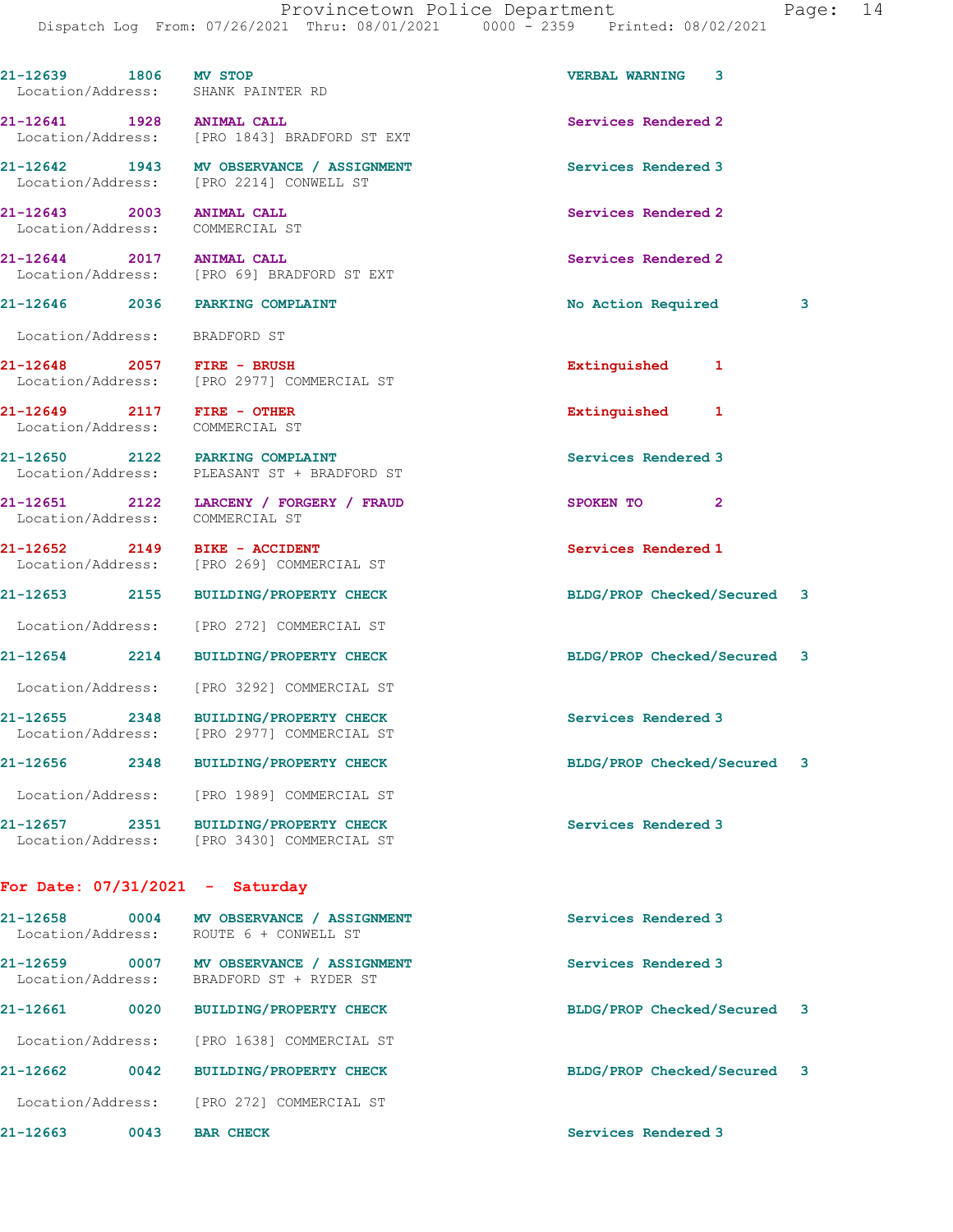|                                                    | Dispatch Log From: 07/26/2021 Thru: 08/01/2021 0000 - 2359 Printed: 08/02/2021         | Provincetown Police Department<br>Page: 15 |
|----------------------------------------------------|----------------------------------------------------------------------------------------|--------------------------------------------|
|                                                    | Location/Address: [PRO 3443] COMMERCIAL ST                                             |                                            |
|                                                    | 21-12664 0051 BUILDING/PROPERTY CHECK<br>Location/Address: [PRO 2540] RACE POINT RD    | Services Rendered 3                        |
|                                                    | 21-12666 0059 BUILDING/PROPERTY CHECK                                                  | BLDG/PROP Checked/Secured 3                |
|                                                    | Location/Address: [PRO 186] COMMERCIAL ST                                              |                                            |
|                                                    | 21-12667 0111 MV OBSERVANCE / ASSIGNMENT<br>Location/Address: JOHNSON ST + BRADFORD ST | Services Rendered 3                        |
|                                                    | 21-12668 0124 MV OBSERVANCE / ASSIGNMENT<br>Location/Address: ROUTE 6 + HOWLAND ST     | Services Rendered 3                        |
|                                                    | 21-12669 0134 BUILDING/PROPERTY CHECK                                                  | BLDG/PROP Checked/Secured 3                |
|                                                    | Location/Address: [PRO 182] COMMERCIAL ST                                              |                                            |
|                                                    | 21-12670 0136 BUILDING/PROPERTY CHECK<br>Location/Address: [PRO 3259] MACMILLAN WHARF  | Services Rendered 3                        |
| 21-12671 0137 MV STOP<br>Location/Address: ROUTE 6 |                                                                                        | VERBAL WARNING 3                           |
| 21-12672 0157 MV STOP<br>Location/Address: ROUTE 6 |                                                                                        | <b>VERBAL WARNING 3</b>                    |
|                                                    | 21-12673 0200 BUILDING/PROPERTY CHECK                                                  | BLDG/PROP Checked/Secured 3                |
|                                                    | Location/Address: [PRO 99] COMMERCIAL ST                                               |                                            |
|                                                    | 21-12674 0209 MV OBSERVANCE / ASSIGNMENT<br>Location/Address: ROUTE 6 + CONWELL ST     | Services Rendered 3                        |
|                                                    | 21-12675 0215 MEDICAL EMERGENCY                                                        | Transported to Hospital 1                  |
|                                                    | Location/Address: [PRO 521] ROUTE 6                                                    |                                            |
|                                                    | 21-12676 0245 BUILDING/PROPERTY CHECK<br>Location/Address: [PRO 516] RACE POINT RD     | Services Rendered 3                        |
|                                                    | 21-12677 0248 BUILDING/PROPERTY CHECK<br>Location/Address: [PRO 2499] RACE POINT RD    | Services Rendered 3                        |
|                                                    | 21-12678 0307 BUILDING/PROPERTY CHECK<br>Location/Address: [PRO 2898] JEROME SMITH RD  | Services Rendered 3                        |
|                                                    | 21-12679 0316 BUILDING/PROPERTY CHECK                                                  | BLDG/PROP Checked/Secured 3                |
|                                                    | Location/Address: [PRO 413] CONWELL ST                                                 |                                            |
|                                                    | 21-12680 0348 MEDICAL EMERGENCY<br>Location/Address: [PRO 453] KILEY CT                | <b>PATIENT REFUSAL 1</b>                   |
|                                                    | 21-12681 0516 MV OBSERVANCE / ASSIGNMENT<br>Location/Address: ROUTE 6 + SNAIL RD       | Services Rendered 3                        |
|                                                    | 21-12683 0534 BUILDING/PROPERTY CHECK                                                  | BLDG/PROP Checked/Secured 3                |
|                                                    | Location/Address: [PRO 1638] COMMERCIAL ST                                             |                                            |
| Location/Address:                                  | 21-12684 0618 MV OBSERVANCE / ASSIGNMENT<br>[PRO 3440] ROUTE 6                         | Services Rendered 3                        |
|                                                    | 21-12686 0633 BUILDING/PROPERTY CHECK<br>Location/Address: [PRO 2490] PROVINCELANDS RD | Services Rendered 3                        |
|                                                    | 21-12687 0635 FLIGHT COVERAGE<br>Location/Address: [PRO 516] RACE POINT RD             | Services Rendered 3                        |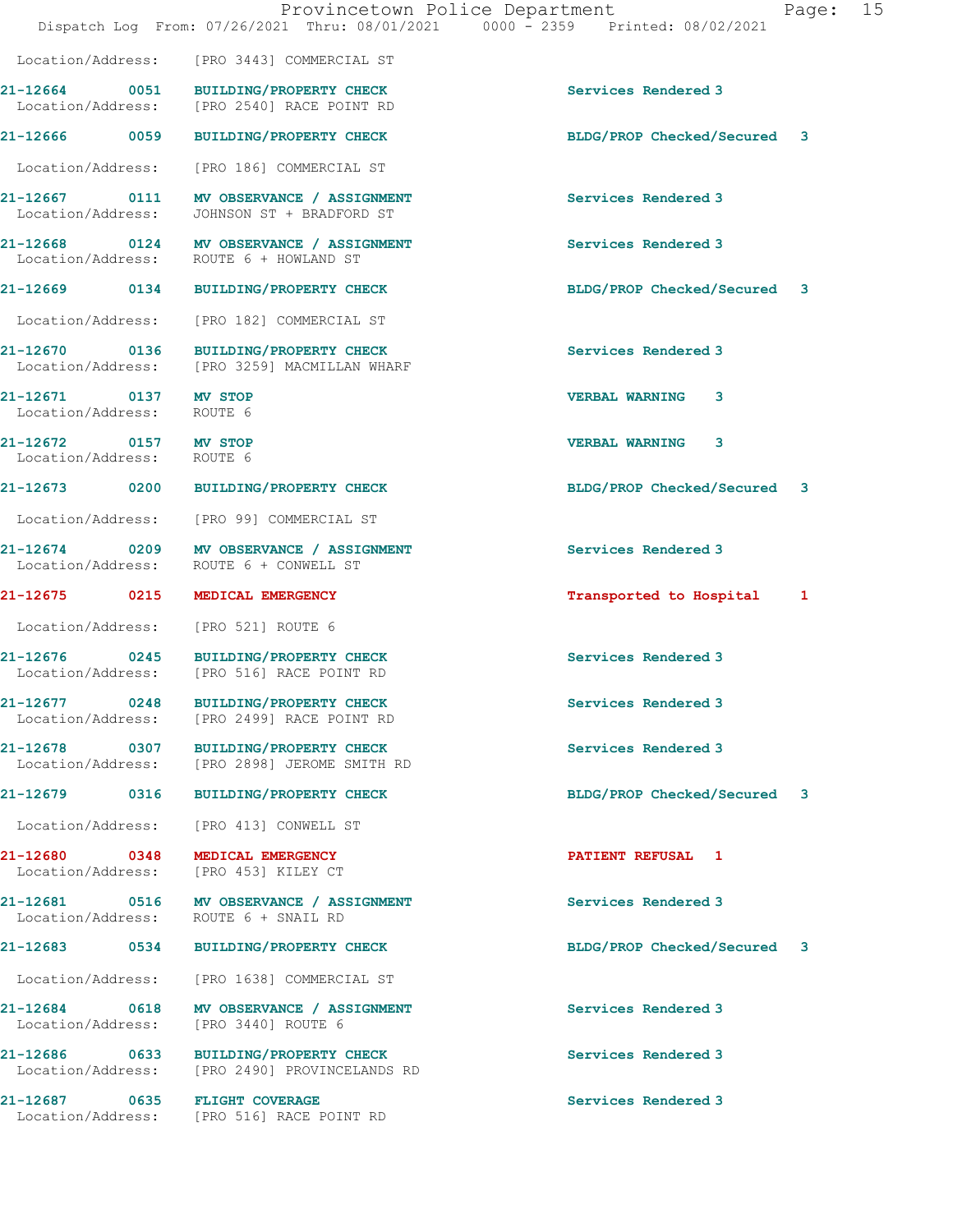|                                                    | Dispatch Log From: 07/26/2021 Thru: 08/01/2021 0000 - 2359 Printed: 08/02/2021   | Provincetown Police Department | Page: 16 |  |
|----------------------------------------------------|----------------------------------------------------------------------------------|--------------------------------|----------|--|
|                                                    | 21-12688 0733 ALARM - FIRE<br>Location/Address: [PRO 2212] BAYBERRY AVE          | False Alarm 1                  |          |  |
|                                                    | 21-12689 0744 PARKING COMPLAINT                                                  | Citation / Warning Issued 3    |          |  |
| Location/Address: RYDER ST                         |                                                                                  |                                |          |  |
|                                                    | 21-12690 0759 MV OBSERVANCE / ASSIGNMENT                                         | No Action Required             | 3        |  |
|                                                    | Location/Address: ROUTE 6 + SNAIL RD                                             |                                |          |  |
| Location/Address: ROUTE 6                          | 21-12691 0803 MV COLLISION<br>Refer To Accident: 21-48-AC                        | Services Rendered 1            |          |  |
| 21-12692 0816 MV STOP<br>Location/Address: ROUTE 6 |                                                                                  | <b>VERBAL WARNING 3</b>        |          |  |
|                                                    | 21-12693 0829 MV OBSERVANCE / ASSIGNMENT<br>Location/Address: ROUTE 6 + SNAIL RD | Services Rendered 3            |          |  |
| 21-12694 0840 MV STOP<br>Location/Address: ROUTE 6 |                                                                                  | <b>VERBAL WARNING 3</b>        |          |  |
|                                                    | 21-12695 0851 BUILDING/PROPERTY CHECK                                            | No Action Required             | 3        |  |
|                                                    | Location/Address: [PRO 3259] MACMILLAN WHARF                                     |                                |          |  |
| 21-12696 0857 MV STOP                              |                                                                                  | Citation / Warning Issued 3    |          |  |
|                                                    | Location/Address: [PRO 3259] MACMILLAN WHARF                                     |                                |          |  |
| Location/Address: WINSLOW ST                       | 21-12699 0948 TRAFFIC CONTROL                                                    | Services Rendered 3            |          |  |
|                                                    | 21-12700 0957 PARKING COMPLAINT<br>Location/Address: NELSON AVE + RACE POINT RD  | Services Rendered 3            |          |  |
| 21-12701 1006 FOLLOW UP                            | Location/Address: [PRO 433] RYDER ST EXT                                         | Services Rendered 2            |          |  |
| 21-12702 1019 MV STOP                              |                                                                                  | Citation / Warning Issued 3    |          |  |
|                                                    | Location/Address: CONWELL ST + ROUTE 6                                           |                                |          |  |
| 21-12703 1027 FOLLOW UP                            | Location/Address: [PRO 3633] COMMERCIAL ST                                       | Could Not Locate 2             |          |  |
|                                                    | 21-12705 1220 MEDICAL EMERGENCY                                                  | Transported to Hospital 1      |          |  |
|                                                    | Location/Address: [PRO 2605] COMMERCIAL ST                                       |                                |          |  |
| 21-12706 1228<br>Location/Address:                 | LARCENY / FORGERY / FRAUD<br>[PRO 3736] COMMERCIAL ST                            | FOLLOW UP<br>$\mathbf{2}$      |          |  |
| 21-12708 1245                                      | ALARM - FIRE<br>Location/Address: [PRO 1494] ALDEN ST                            | False Alarm 1                  |          |  |
| 21-12709 1253<br>Location/Address:                 | MEDICAL EMERGENCY<br>[PRO 3222] ALDEN ST                                         | Services Rendered 1            |          |  |
| 21-12710 1301                                      | <b>ASSIST CITIZEN</b><br>Location/Address: [PRO 4156] COMMERCIAL ST              | SPOKEN TO<br>3                 |          |  |
|                                                    | 21-12711 1337 LOST PROPERTY<br>Location/Address: [PRO 542] SHANK PAINTER RD      | Services Rendered 3            |          |  |
|                                                    | 21-12712 1359 MEDICAL EMERGENCY                                                  | Transported to Hospital 1      |          |  |
|                                                    | Location/Address: [PRO 440] HARRY KEMP WAY                                       |                                |          |  |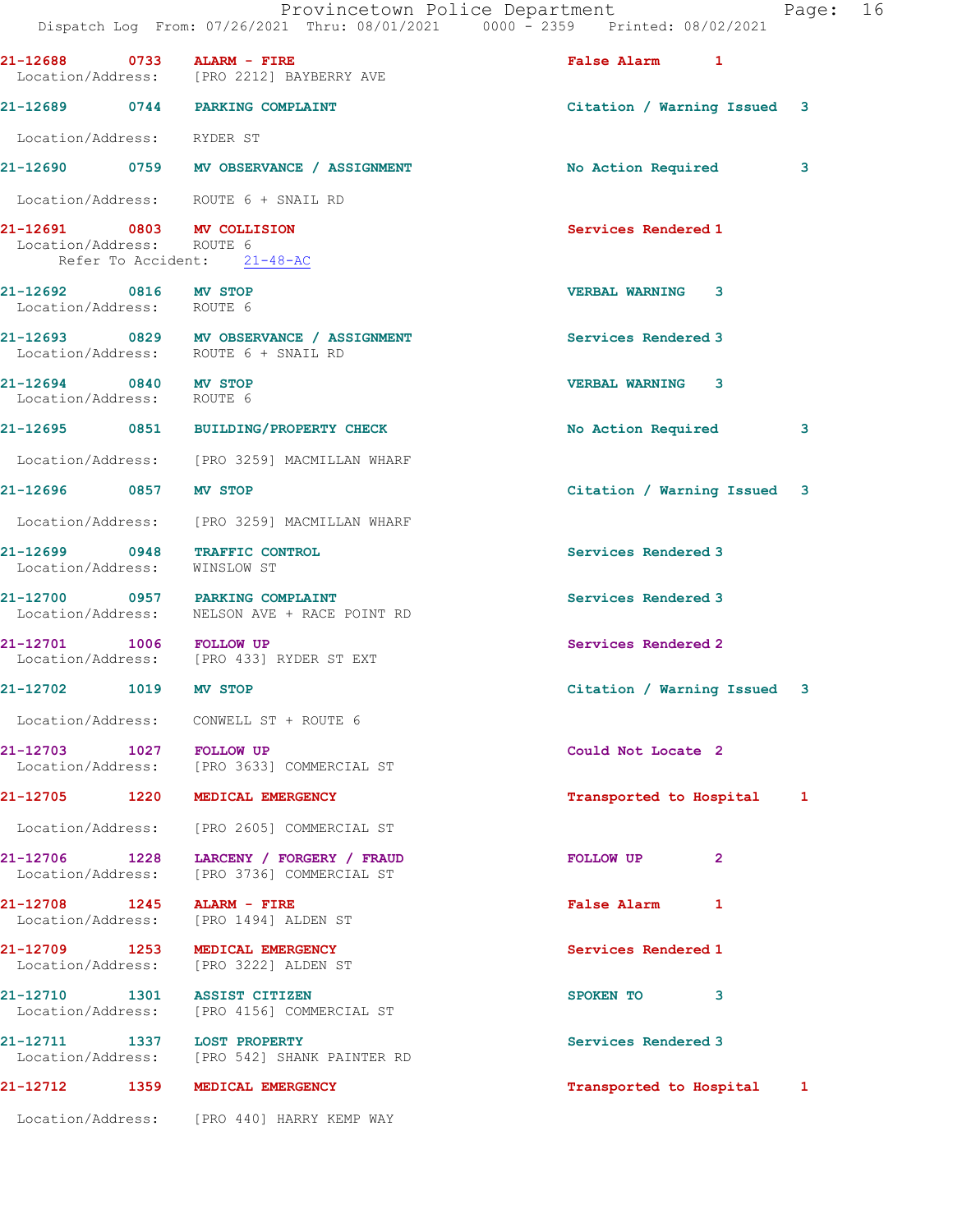21-12713 1432 ANIMAL CALL Services Rendered 2 Location/Address: [PRO 1627] COMMERCIAL ST 21-12714 1438 ANIMAL CALL 31-12714 Services Rendered 2 Location/Address: [PRO 2326] TELEGRAPH HILL RD 21-12716 1503 LOST PROPERTY **1200 Services Rendered 3**  Location/Address: [PRO 542] SHANK PAINTER RD 21-12718 1640 BUILDING/PROPERTY CHECK BLDG/PROP Checked/Secured 3 Location/Address: [PRO 197] COMMERCIAL ST 21-12719 1648 BUILDING/PROPERTY CHECK BLDG/PROP Checked/Secured 3 Location/Address: [PRO 519] RACE POINT RD 21-12721 1710 MV OBSERVANCE / ASSIGNMENT Services Rendered 3 Location/Address: [PRO 3440] ROUTE 6 21-12722 1744 ANIMAL CALL Could Not Locate 2<br>
Location/Address: MONTELLO ST Location/Address: 21-12724 1757 MEDICAL EMERGENCY 1 21-12724 1757 MEDICAL EMERGENCY Location/Address: [PRO 988] MECHANIC ST 21-12725 1805 LOST PROPERTY Services Rendered 3 Location/Address: [PRO 3431] COMMERCIAL ST 21-12726 1831 DISORDERLY SPOKEN TO 1 Location/Address: [PRO 4136] BRADFORD ST 21-12727 1900 ASSIST CITIZEN Services Rendered 3 Location/Address: [PRO 542] SHANK PAINTER RD 21-12728 1906 MEDICAL EMERGENCY Transported to Hospital 1 Location/Address: [PRO 656] COOK ST 21-12729 1935 DISORDERLY Services Rendered 1 [PRO 2704] COMMERCIAL ST 21-12730 1946 MEDICAL EMERGENCY PATIENT REFUSAL 1 Location/Address: [PRO 1892] SHANK PAINTER RD 21-12731 1953 BUILDING/PROPERTY CHECK Services Rendered 3 Location/Address: [PRO 2540] RACE POINT RD 21-12732 2014 LARCENY / FORGERY / FRAUD Referred to Other Agency 2 Location/Address: [PRO 3670] SHANK PAINTER RD 21-12733 2036 MEDICAL EMERGENCY Transported to Hospital 1 Location/Address: [PRO 542] SHANK PAINTER RD 21-12734 2054 ASSIST DEPARTMENT / MUTUAL AID Referred to Other Agency 3 Location: DUNES 21-12737 2148 BUILDING/PROPERTY CHECK BLDG/PROP Checked/Secured 3 Location/Address: [PRO 175] COMMERCIAL ST 21-12738 2217 MEDICAL EMERGENCY Services Rendered 1 Section/Address: [PRO 433] RYDER ST EXT Location/Address: [PRO 433] RYDER ST EXT 21-12739 2243 MEDICAL EMERGENCY Transported to Hospital 1 Location/Address: [PRO 484] MASONIC PL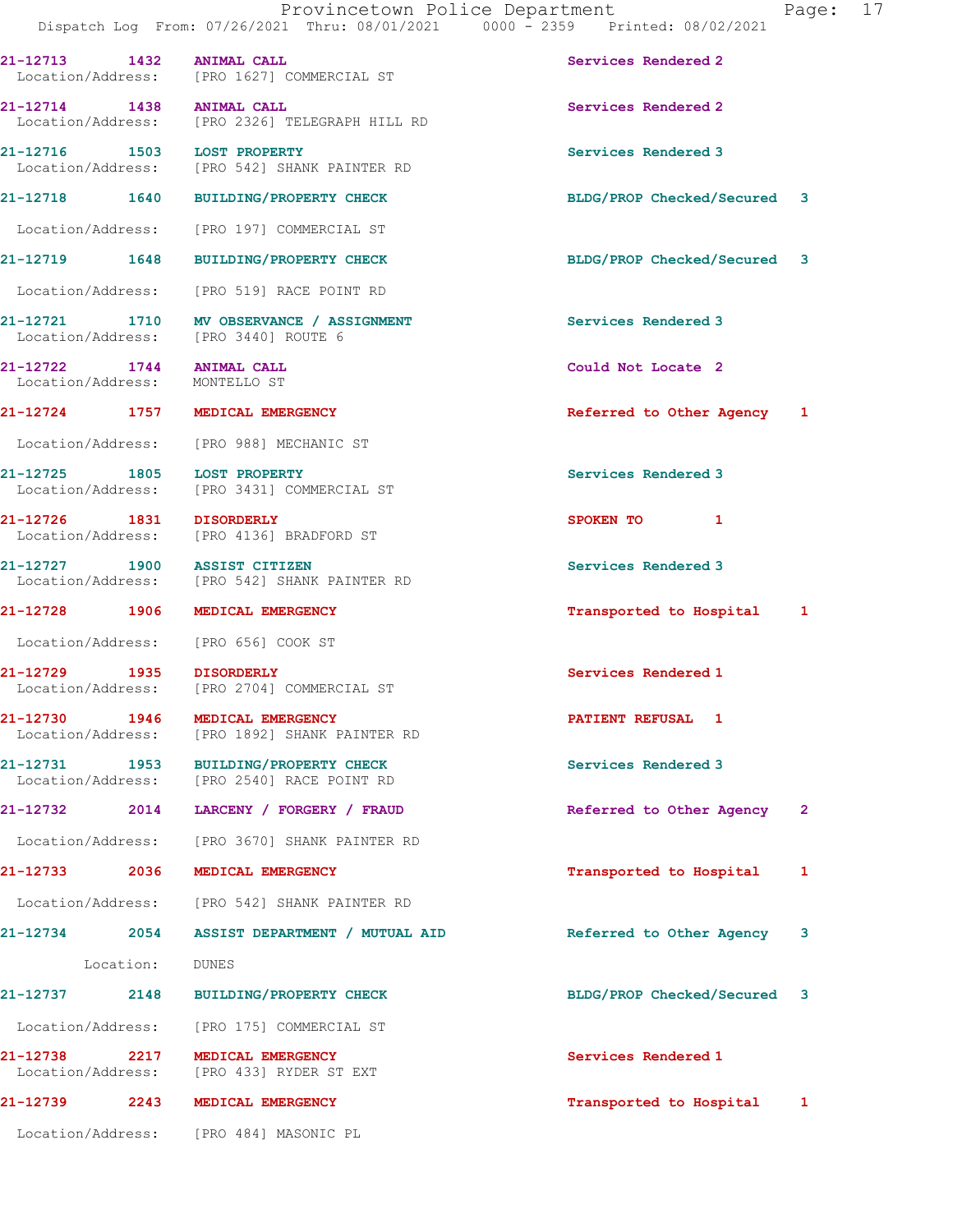21-12741 2339 DISTURBANCE - FIGHT / ARGUMENT Arrest(s) Made 1 Location/Address: [PRO 526] RYDER ST EXT Refer To P/C:  $21-129-AR$ Refer To Arrest: 21-130-AR

21-12742 2341 MEDICAL EMERGENCY **PATIENT REFUSAL** 1 Location/Address: [PRO 3259] MACMILLAN WHARF

## For Date: 08/01/2021 - Sunday

| 21-12743                      | 0043 | MEDICAL EMERGENCY                                  | Transported to Hospital  |  |
|-------------------------------|------|----------------------------------------------------|--------------------------|--|
| Location/Address:             |      | [PRO 1970] BRADFORD ST                             |                          |  |
| 21-12744<br>Location/Address: | 0051 | <b>DISORDERLY</b><br>[PRO 3259] MACMILLAN WHARF    | <b>SPOKEN TO</b>         |  |
| 21-12745<br>Location/Address: | 0125 | <b>LOST PROPERTY</b><br>[PRO 542] SHANK PAINTER RD | Services Rendered 3      |  |
| 21-12746                      | 0129 | <b>ASSIST CITIZEN</b>                              | Referred to Other Agency |  |

Location/Address: [PRO 1768] STANDISH WAY

21-12748 0145 PARKING COMPLAINT COMPOSER Services Rendered 3<br>
Location/Address: [PRO 165] COMMERCIAL ST [PRO 165] COMMERCIAL ST

21-12749 0148 BUILDING/PROPERTY CHECK BLDG/PROP Checked/Secured 3

Location/Address: [PRO 512] PRINCE ST

21-12750 0152 BUILDING/PROPERTY CHECK Services Rendered 3 Location/Address: [PRO 2483] COMMERCIAL ST

21-12751 0153 BUILDING/PROPERTY CHECK Services Rendered 3 Location/Address: CUDWORTH ST

21-12753 0202 BUILDING/PROPERTY CHECK BLDG/PROP Checked/Secured 3

Location/Address: [PRO 1638] COMMERCIAL ST

21-12754 0206 MV OBSERVANCE / ASSIGNMENT Services Rendered 3 Location/Address: [PRO 595] BRADFORD ST

21-12755 0211 MEDICAL EMERGENCY Services Rendered 1 Location/Address: [PRO 542] SHANK PAINTER RD

Location/Address: COMMERCIAL ST

21-12758 0401 BUILDING/PROPERTY CHECK Services Rendered 3<br>
Location/Address: [PRO 3317] CEMETERY RD [PRO 3317] CEMETERY RD

21-12759 0404 BUILDING/PROPERTY CHECK Services Rendered 3 Location/Address: [PRO 3318] CEMETERY RD

21-12760 0423 MV OBSERVANCE / ASSIGNMENT Services Rendered 3 Location/Address: ROUTE 6 + SNAIL RD

21-12761 0504 BUILDING/PROPERTY CHECK Services Rendered 3 Location/Address: [PRO 2540] RACE POINT RD

21-12763 0619 SERVICE CALL - POLICE 21 Services Rendered 3 3 Location/Address: [PRO 516] RACE POINT RD

21-12756 0219 MEDICAL EMERGENCY Transported to Hospital 1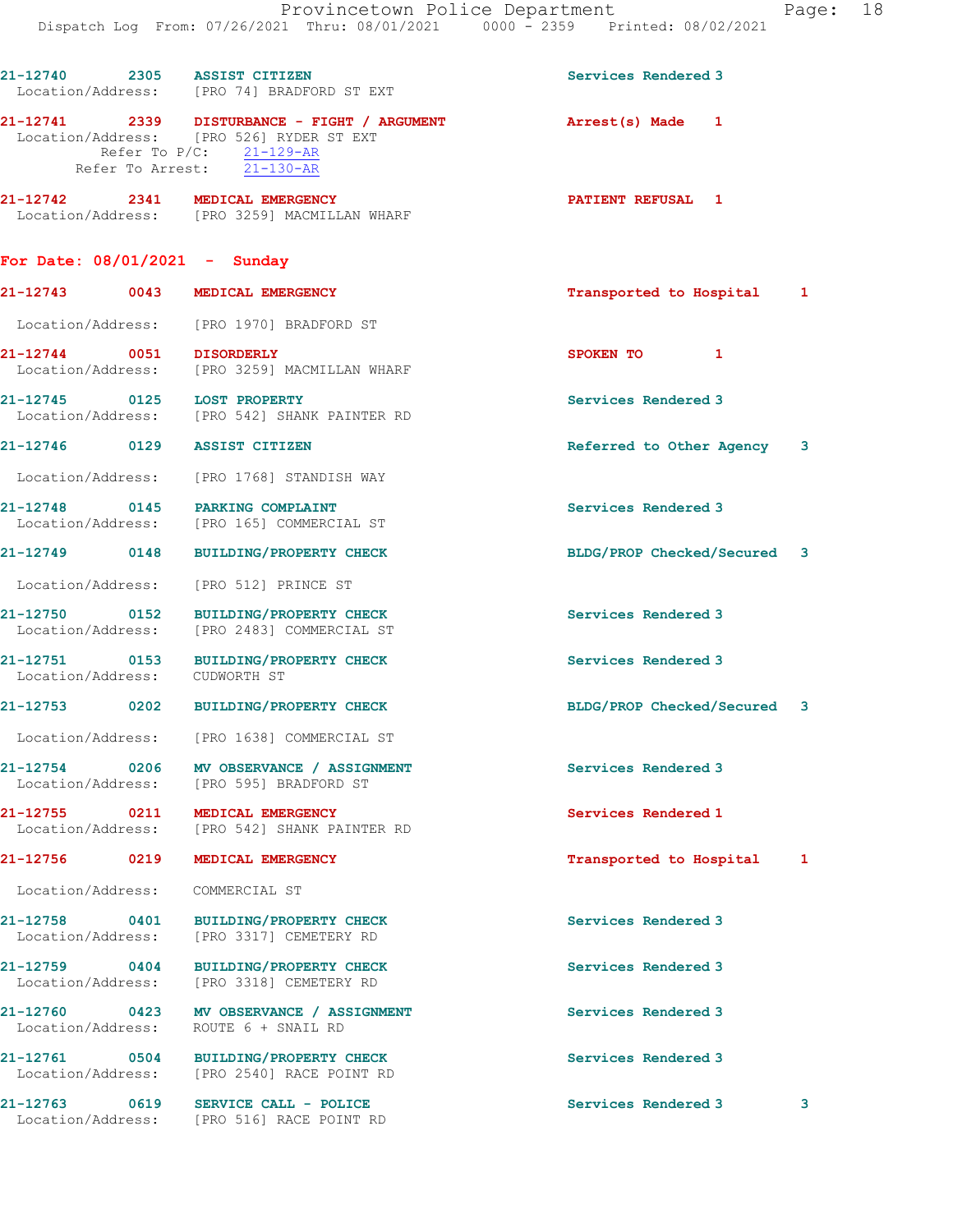21-12766 0655 BUILDING/PROPERTY CHECK Services Rendered 3

21-12767 0852 MV COLLISION Services Rendered 1

Location/Address: [PRO 2499] RACE POINT RD

Location/Address: SHANK PAINTER RD + ROUTE 6

Refer To Accident: 21-49-AC

21-12768 0926 911 - GENERAL Services Rendered 1 Location/Address: [PRO 1417] PLEASANT ST 21-12770 0945 ASSIST DEPARTMENT / MUTUAL AID Services Rendered 3 Location/Address: [WEL] HARBOR LIGHT CIR 21-12772 0953 911 - GENERAL Services Rendered 1 Location/Address: [PRO 185] COMMERCIAL ST 21-12773 1008 LOST PROPERTY **1008** 1008 LOST PROPERTY Location/Address: [PRO 80] CARVER ST 21-12774 1030 MV OBSERVANCE / ASSIGNMENT Services Rendered 3 Location/Address: ROUTE 6 + CONWELL ST 21-12775 1041 BUILDING/PROPERTY CHECK Services Rendered 3 Location/Address: [PRO 2898] JEROME SMITH RD 21-12776 1049 ANIMAL CALL Referred to Other Agency 2 Location/Address: [PRO 833] COMMERCIAL ST 21-12777 1118 HARASSMENT / THREATS Services Rendered 2 Location/Address: [PRO 1264] COMMERCIAL ST 21-12778 1123 MEDICAL EMERGENCY 1 21-12778 PATIENT REFUSAL 1 Location/Address: [PRO 2361] THISTLEMORE RD 21-12780 1310 MV COMPLAINT Services Rendered 2 Location/Address: [PRO 2261] COMMERCIAL ST 21-12781 1320 ANIMAL CALL 21-12781 Services Rendered 2 Location/Address: [PRO 599] COURT ST 21-12782 1322 MV STOP VERBAL WARNING 3 Location/Address: [PRO 413] CONWELL ST 21-12784 1420 MEDICAL EMERGENCY Transported to Hospital 1 Location/Address: [PRO 1892] SHANK PAINTER RD 21-12785 1452 MV COLLISION Services Rendered 1 Location/Address: [PRO 37] BRADFORD ST Refer To Accident: 21-50-AC 21-12786 1507 LOST PROPERTY Services Rendered 3 Location/Address: [PRO 542] SHANK PAINTER RD 21-12787 1527 MEDICAL EMERGENCY Transported to Hospital 1 Location/Address: [PRO 1542] COMMERCIAL ST 21-12790 1713 MV OBSERVANCE / ASSIGNMENT Services Rendered 3 Location/Address: [PRO 606] CONWELL ST 21-12789 1731 COMPLAINT - GENERAL Services Rendered 3 Location/Address: [PRO 2543] MACMILLAN WHARF 21-12793 1830 MV COMPLAINT SPOKEN TO 2 Location/Address: ROUTE 6 21-12796 2024 MV DISABLED Services Rendered 2 Location/Address: WINSLOW ST